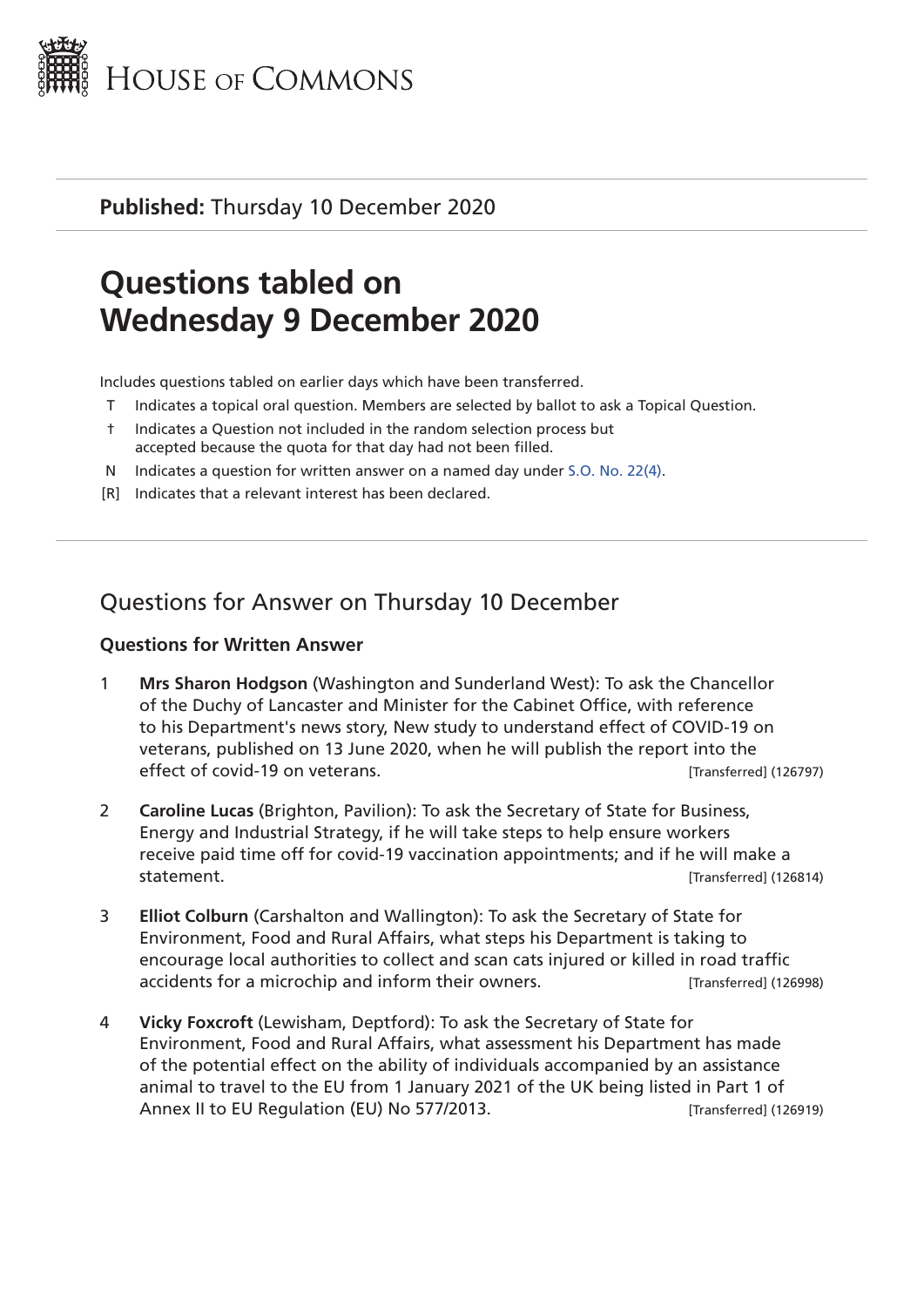5 **Taiwo Owatemi** (Coventry North West): To ask the Secretary of State for Environment, Food and Rural Affairs, what assessment the Government has made of the effect of the ban on burning coal in domestic settings on the (a) availability and (b) price of sized and washed lump coal for use in steam locomotives.

[Transferred] (127004)

- 6 **Luke Pollard** (Plymouth, Sutton and Devonport): To ask the Secretary of State for Environment, Food and Rural Affairs, what recent steps the Government has taken to reduce levels of antisocial behaviour involving the use of spray paint. [Transferred] (126984)
- 7 **Luke Pollard** (Plymouth, Sutton and Devonport): To ask the Secretary of State for the Environment, Food and Rural Affairs, what assessment her Department has made of the potential correlation between the pricing of spray paint and the level of antisocial behaviour involving the use of spray paint. [Transferred] (126985)
- 8 **Nadia Whittome** (Nottingham East): To ask the Secretary of State for Environment, Food and Rural Affairs, how many meetings his Department has had with Natural England on preparations for COP26. The state of the contract on preparations for COP26.
- 9 **Scott Mann** (North Cornwall): To ask the Secretary of State for Transport, what representations his Department has received on the potential merits of bringing forward proposals to reform the law and sentencing relating to the offence of leaving the scene of a hit and run that resulted in death; and if he will meet with the hon Member for North Cornwall to discuss (a) that matter and (b) the effect of those accidents on the families of victims. The state of the state of the state of victims.
- 10 **Andrew Percy** (Brigg and Goole): To ask the Secretary of State for Transport, what additional support the Chancellor is providing to coach businesses unable to operate as a result of covid-19 restrictions in Tier 3 alert level areas. [Transferred] (126819)
- 11 **John Stevenson** (Carlisle): To ask the Secretary of State for Health and Social Care, what input his Department had in the policy-making process underpinning the public consultation on an online advertising ban on foods high in fat, salt or sugar which will introduce commercial and marketing restrictions on large and small businesses. [Transferred] (126827)
- 12 **John Stevenson** (Carlisle): To ask the Secretary of State for Health and Social Care, whether his Department has made an assessment of the potential economic effect on businesses of a reduction in calories as part of the policy-making process for the public consultation on online advertising restrictions for foods high in fat, salt or sugar. [Transferred] (126828)
- 13 **John Stevenson** (Carlisle): To ask the Secretary of State for Health and Social Care, whether the Competition Markets Authority has been asked for an assessment of the potential effect on business competition of plans to restrict (a) online advertising and (b) the promotion of foods high in fat, salt or sugar. [Transferred] (126829)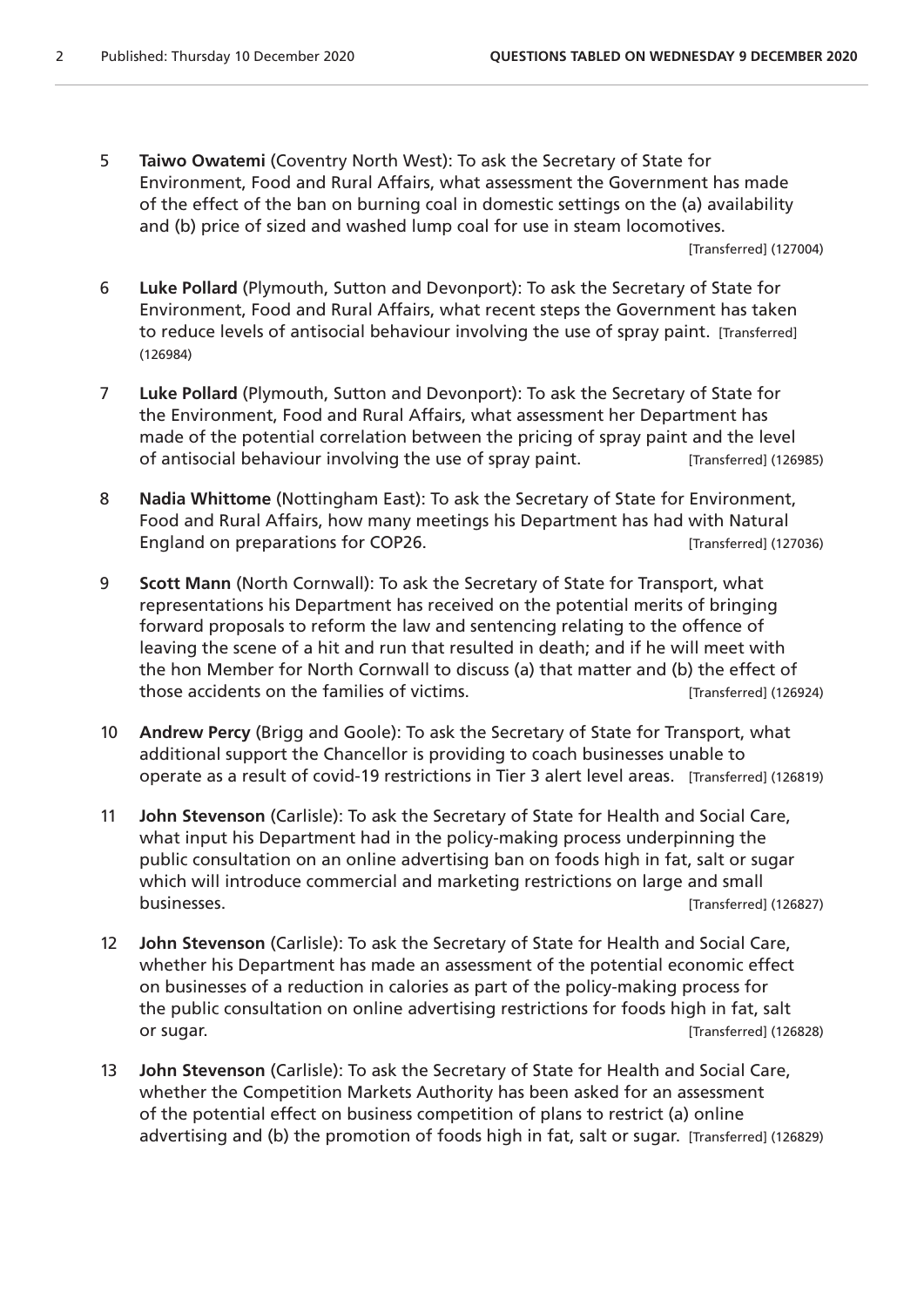- 14 **Andrew Rosindell** (Romford): To ask the Secretary of State for Foreign, Commonwealth and Development Affairs, what steps his Department is taking to secure continued tariff-free market access for the Falkland Islands fisheries exports. [Transferred] (126791)
- 15N **Dan Carden** (Liverpool, Walton): To ask the Secretary of State for Justice, what assessment he has made of the implications for his policies of the Law Commission's recommendations of 4 December 2020 to replace the misconduct in public office offence with two statutory offences (a) an offence of corruption in public office and (b) an offence of breach of duty in public office. [Transferred] (126115)
- 16N **Dame Margaret Hodge** (Barking): To ask the Secretary of State for Justice, what steps his Department plans to undertake to implement the Law Commission's recommendations on reforming the misconduct in public office offence. [Transferred] (125935)

## Questions for Answer on Monday 14 December

#### **Questions for Written Answer**

- 1N **Karen Bradley** (Staffordshire Moorlands): To ask the Chancellor of the Duchy of Lancaster and Minister for the Cabinet Office, if will make an assessment of the potential merits of extending the scope of support bubbles to allow elderly couples to form a support bubble with their family. (127544)
- 2N **Andrew Gwynne** (Denton and Reddish): To ask the Chancellor of the Duchy of Lancaster and Minister for the Cabinet Office, whether he has made an assessment of the potential merits of encouraging local authorities and Highways England to mark the historic boundaries of the County Palatine of Lancaster, which are still extant administrative boundaries for certain Duchy purposes, in accordance with section 3.47 of the Traffic Signs Regulations and General Directions 2016. (127499)
- 3N **Louise Haigh** (Sheffield, Heeley): To ask the Chancellor of the Duchy of Lancaster and Minister for the Cabinet Office, with reference to his Oral Statement of 9 December 2020 on Withdrawal Agreement Update, whether the grace period for supermarkets which waives export health certificates extends to independent (a) retailers and (b) food producers. (127596)
- 4N **Louise Haigh** (Sheffield, Heeley): To ask the Chancellor of the Duchy of Lancaster and Minister for the Cabinet Office, whether Export Health Certificates will be required for non-supermarket agri-food products on 1 January 2020. (127597)
- 5N **Louise Haigh** (Sheffield, Heeley): To ask the Chancellor of the Duchy of Lancaster and Minister for the Cabinet Office, whether (a) exit and (b) safety and security declarations will be required on goods travelling from Great Britain to Northern Ireland on 1 January 2020. (127598)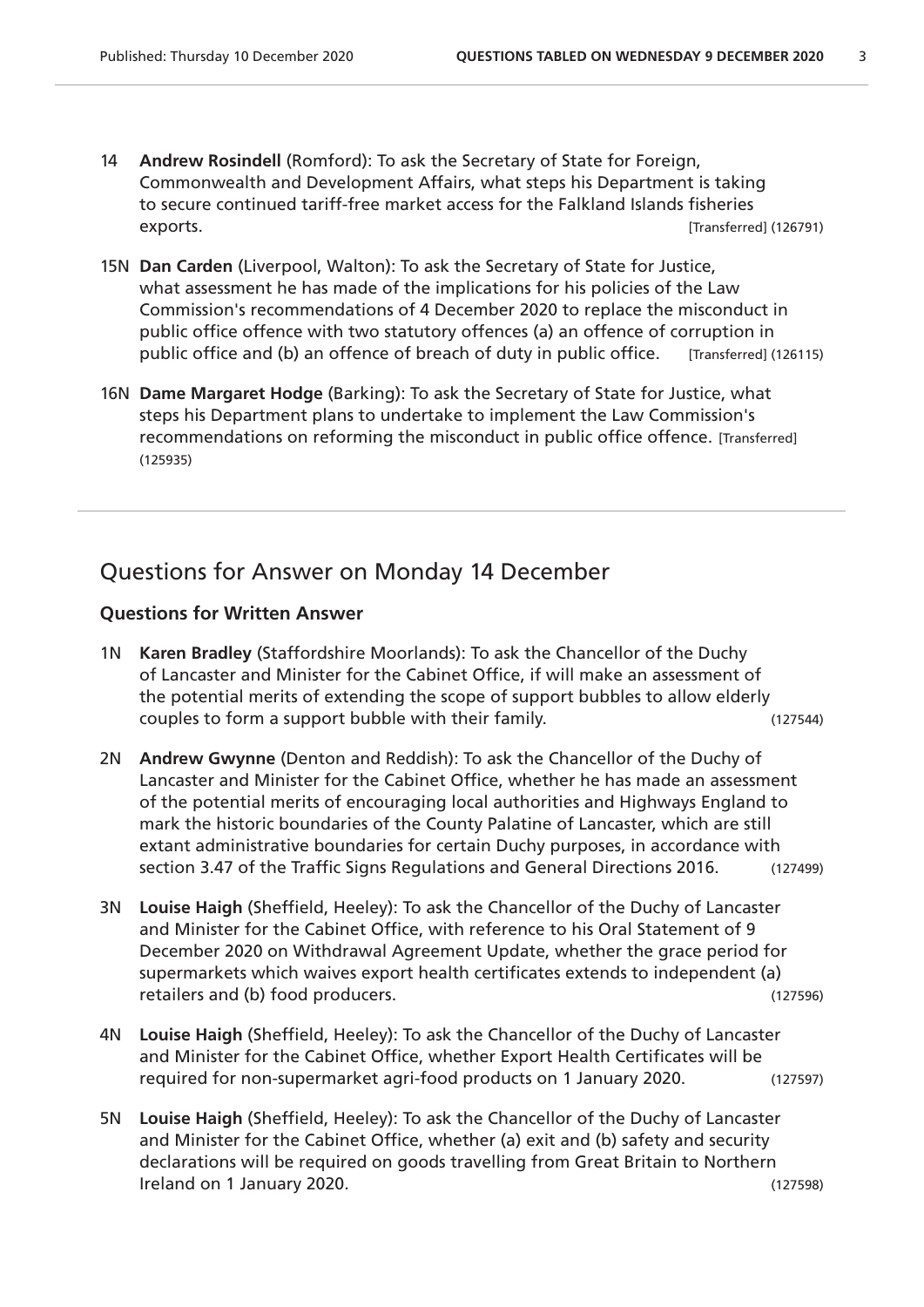- 6 **Navendu Mishra** (Stockport): To ask the Chancellor of the Duchy of Lancaster and Minister for the Cabinet Office, what estimate he has made of the number of businesses supplying public bodies that have been deemed to be at risk under the terms of Procurement Policy Note 02/20. (127684)
- 7N **Grahame Morris** (Easington): To ask the Chancellor of the Duchy of Lancaster and Minister for the Cabinet Office, how much and what proportion of the cost to the public purse of errors with civil service pensions has been recovered by the Government from pensions scheme administrator MyCSP. (127530)
- 8N **Alex Sobel** (Leeds North West): To ask the Chancellor of the Duchy of Lancaster and Minister for the Cabinet Office, what progress has been made in developing the framework for the 2021-25 Greening Government Commitments. (127632)
- 9N **Alex Sobel** (Leeds North West): To ask the Chancellor of the Duchy of Lancaster and Minister for the Cabinet Office, what plans he has to include the business use of taxis and PHVs by the public sector in the next iteration of the Greening Government Commitments. (127633)
- 10 **Peter Gibson** (Darlington): To ask the Secretary of State for Business, Energy and Industrial Strategy, what steps he is taking to support taxi drivers in covid-19 tier 3 areas. (127662)
- 11 **Sir Mark Hendrick** (Preston): To ask the Secretary of State for Business, Energy and Industrial Strategy, what steps his Department is taking to help protect workers' rights after the end of the transition period. (127483)
- 12 **Caroline Lucas** (Brighton, Pavilion): To ask the Secretary of State for Business, Energy and Industrial Strategy, what assessment he has made of the potential merits of facilitating biodiversity net gain for energy projects progressed through the Nationally Significant Infrastructure Project regime, as part of his Department's plan for a Green Industrial Revolution. (127521)
- 13 **Justin Madders** (Ellesmere Port and Neston): To ask the Secretary of State for Business, Energy and Industrial Strategy, what the evidential basis was for setting capacity at 15 for wedding receptions in covid-19 tier 1 and 2 areas. (127580)
- 14N **Sarah Olney** (Richmond Park): To ask the Secretary of State for Business, Energy and Industrial Strategy, pursuant to the Answer of 26 November 2020 to Question 119331 on Green Homes Grant Scheme, what the reasons are for the difference in the number of (a) energy efficient jobs that will be created by implementing Point 7 of the Prime Minister's Ten Point Plan up to 2030 and (b) energy efficiency jobs supported by the Green Homes Grant Scheme in 2020-21. (127610)
- 15N **Chi Onwurah** (Newcastle upon Tyne Central): To ask the Secretary of State for Business, Energy and Industrial Strategy, with reference to the November 202 Spending Review, how much of the £15bn committed to R&D has been ring fenced to replace lost funding from EU R&D programmes in 2021-22. (127548)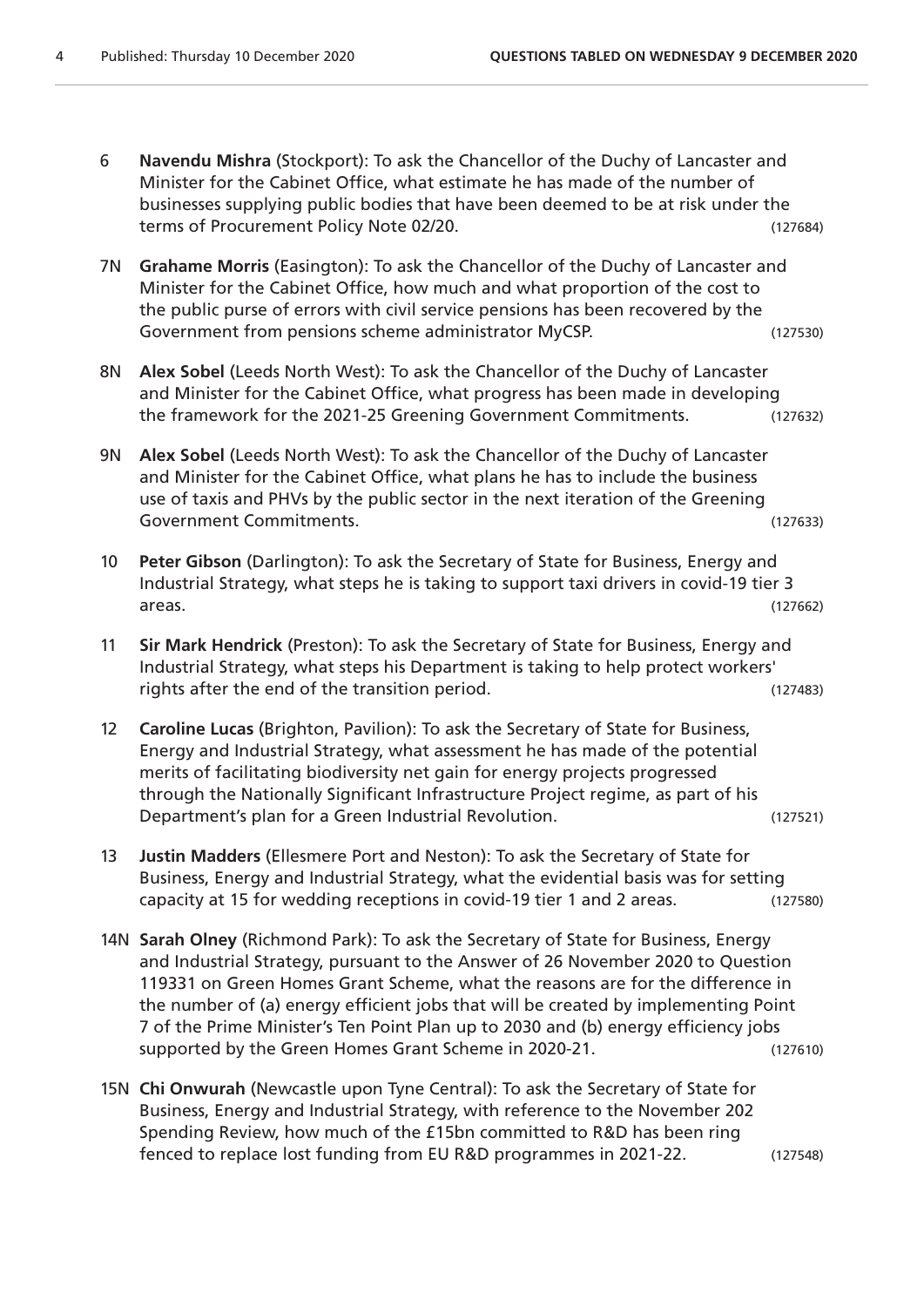- 16N **Chi Onwurah** (Newcastle upon Tyne Central): To ask the Secretary of State for Business, Energy and Industrial Strategy, what steps he is taking to increase charitable research and development spending in 2021. (127549)
- 17 **Chi Onwurah** (Newcastle upon Tyne Central): To ask the Secretary of State for Business, Energy and Industrial Strategy, whether the Government plans to change its 2.4 per cent of GDP R&D spending target in response to falling GDP. (127550)
- 18N **Chi Onwurah** (Newcastle upon Tyne Central): To ask the Secretary of State for Business, Energy and Industrial Strategy, whether the £6 billion announced in the Spending Review 2020 for development and procurement of vaccines is inclusive of existing covid-19 vaccine procurement contracts. (127551)
- 19 **Chi Onwurah** (Newcastle upon Tyne Central): To ask the Secretary of State for Business, Energy and Industrial Strategy, what discussions he has had with the Secretary of State for Digital, Culture, Media and Sport on the effect of section 790ZG of the Companies Act 2006 on the ability of the Gambling Commission to investigate the ownership of UK casinos. (127552)
- 20 **Chi Onwurah** (Newcastle upon Tyne Central): To ask the Secretary of State for Business, Energy and Industrial Strategy, pursuant to the Answer of 1 December 2020 to Question 121276, whether he has reached an agreed approach with the Association of Medical Research Charities for supporting research that their members fund. (127553)
- 21 **Nicola Richards** (West Bromwich East): To ask the Secretary of State for Business, Energy and Industrial Strategy, if he will publish details of his Department's support for pubs and restaurants in areas under tier 3 covid-19 restrictions during the Christmas period. (127703)
- 22 **John Spellar** (Warley): To ask the Secretary of State for Business, Energy and Industrial Strategy, what the UK's role is in the production consortium on green hydrogen. (127465)
- 23 **Alison Thewliss** (Glasgow Central): To ask the Secretary of State for Business, Energy and Industrial Strategy, if he will make an assessment of the appropriateness of the eight week notice period mothers on maternity leave must give employers before returning to work and being placed on the Job Retention Scheme. (127588)
- 24 **Alison Thewliss** (Glasgow Central): To ask the Secretary of State for Business, Energy and Industrial Strategy, whether mothers returning from maternity leave before the 31 Oct 2020 and were made redundant due to the original end date of the Coronavirus Job Retention Scheme will be eligible to be rehired over winter 2020-21. (127589)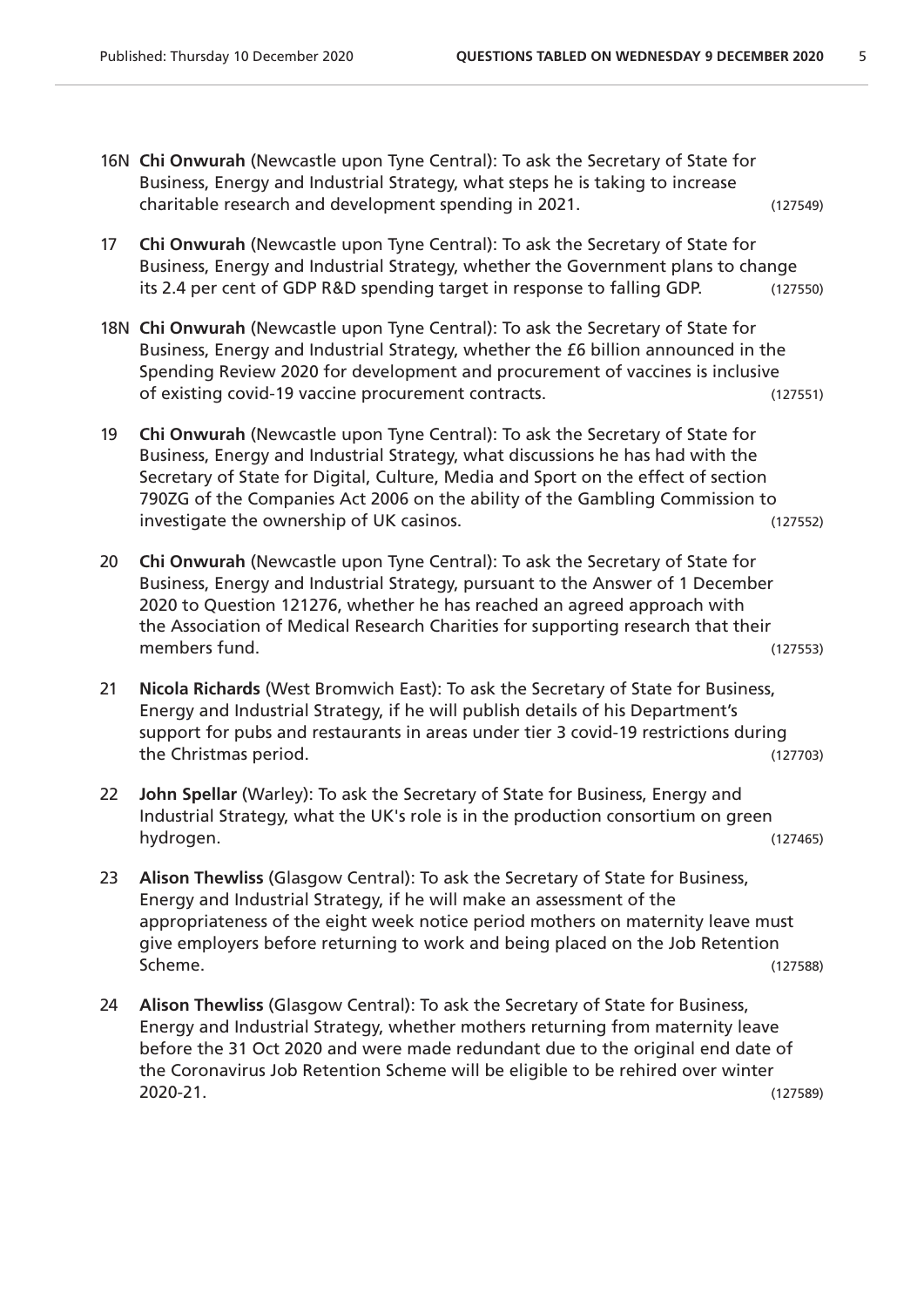- 25 **Alison Thewliss** (Glasgow Central): To ask the Secretary of State for Business, Energy and Industrial Strategy, what assessment his Department has made of the implications of the accrual of annual leave by mothers on maternity leave for women who have been furloughed through the Coronavirus Job Retention Scheme. (127590)
- 26 **Mick Whitley** (Birkenhead): To ask the Secretary of State for Business, Energy and Industrial Strategy, what assessment his Department has made of the adequacy of the level of financial support available to pubs that do not serve food in areas that are under tier 2 local covid alert level restrictions. (127663)
- 27 **Mick Whitley** (Birkenhead): To ask the Secretary of State for Business, Energy and Industrial Strategy, what assessment his Department has made of the potential merits of increasing the level of financial support available to pubs that do not serve food in areas that are under tier 2 local covid alert level restrictions. (127664)
- 28N **Daisy Cooper** (St Albans): To ask the Secretary of State for Digital, Culture, Media and Sport, what assessment he has made of the potential merits of allowing EEA and UK practitioners to have reciprocal rights of representation across (a) the UK Intellectual Property Office and (b) EU Intellectual Property Office after the transition period. (127668)
- 29N **Daisy Cooper** (St Albans): To ask the Secretary of State for Digital, Culture, Media and Sport, what assessment he has made of the potential effect on UK Chartered Trade Mark Attorneys in the event that EEA attorneys continue to have access to both the UK and EU markets and UK attorneys have access to just the domestic market after the transition period. The same state of the state (127669) and the control of the control of the  $(127669)$
- 30 **Chris Elmore** (Ogmore): To ask the Secretary of State for Digital, Culture, Media and Sport, whether the Online Harms Bill will take a twin track approach to regulatory standards and enforcement of (a) illegal and (b) legal but harmful content; and if he will make a statement. (127606)
- 31 **Sir Mark Hendrick** (Preston): To ask the Secretary of State for Digital, Culture, Media and Sport, what plans he has to encourage (a) private companies and (b) the public sector to train and hire staff in (i) robotics (ii) data science and (iii) cybersecurity. (127477)
- 32 **Chi Onwurah** (Newcastle upon Tyne Central): To ask the Secretary of State for Digital, Culture, Media and Sport, with reference to his oral evidence to the Digital, Culture, Media and Sport select committee in April 2020 on the proposed Saudi takeover of Newcastle United Football Club, for what reasons he has assessed the Saudi public investment fund and the Crown Prince to be separate entities. (127554)
- 33 **Chi Onwurah** (Newcastle upon Tyne Central): To ask the Secretary of State for Digital, Culture, Media and Sport, what steps he is taking to tackle misinformation on the covid-19 vaccine. (127555)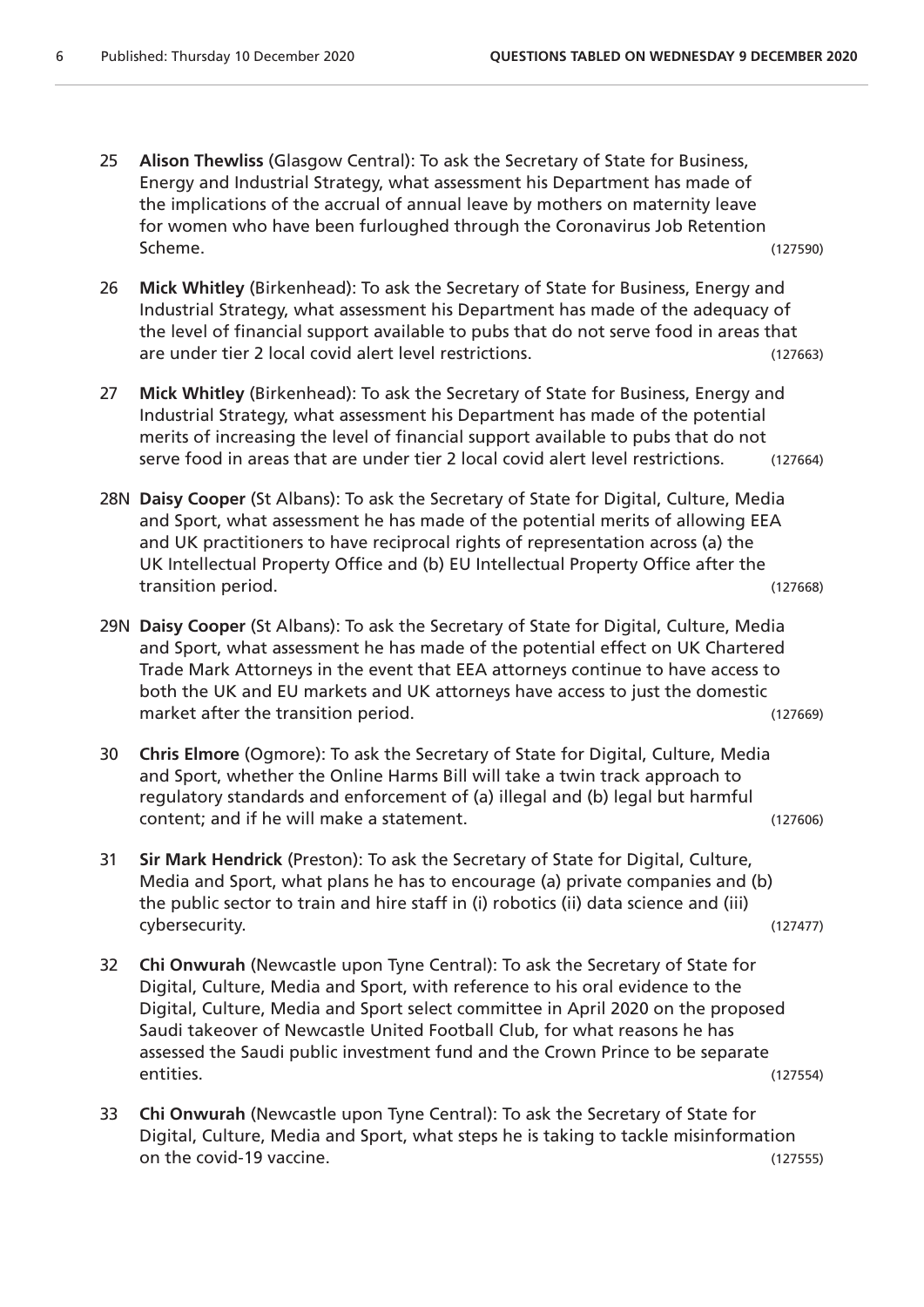- 34N **Chi Onwurah** (Newcastle upon Tyne Central): To ask the Secretary of State for Digital, Culture, Media and Sport, what assessment he has made of the potential effect on British (a) businesses and (b) citizens of the UK not receiving EU data adequacy recognition by the end of the transition period; and what contingency plans he has in place from 1 January 2021 in the event that the UK has not received EU data adequacy recognition. (127556)
- 35 **Chi Onwurah** (Newcastle upon Tyne Central): To ask the Secretary of State for Digital, Culture, Media and Sport, what steps the new Digital Markets Unit will take to ensure a level playing field for small retailers and large corporations with respect to access to data. (127557)
- 36N **Yasmin Qureshi** (Bolton South East): To ask the Secretary of State for Digital, Culture, Media and Sport, whether the Government plans to introduce targeted support for cinemas that are (a) open and (b) closed during the covid-19 outbreak. (127515)
- 37N **Liz Saville Roberts** (Dwyfor Meirionnydd): To ask the Secretary of State for Digital, Culture, Media and Sport, whether IPSO has met the 38 recommendations set out in the Leveson Inquiry report 2012. (127602)
- 38N **Liz Saville Roberts** (Dwyfor Meirionnydd): To ask the Secretary of State for Digital, Culture, Media and Sport, what assessment he has made of the effectiveness of IPSO's procedures for processing complaints from individuals affected by press abuse. (127603)
- 39 **Alex Sobel** (Leeds North West): To ask the Secretary of State for Digital, Culture, Media and Sport, what steps his Department is taking to ensure the public are protected from being the subject of abusive press content. (127631)
- 40N **James Wild** (North West Norfolk): To ask the Secretary of State for Digital, Culture, Media and Sport, what support is available to speedway venues under the Sports Winter Survival Package. (127676)
- 41N **James Wild** (North West Norfolk): To ask the Secretary of State for Digital, Culture, Media and Sport, what discussions Sport England has had with speedway venues and promoters on applying for funding from the Sports Winter Survival Package.

(127677)

- 42N **Mike Amesbury** (Weaver Vale): To ask the Secretary of State for Education, what capital funding stakeholders in Weaver Vale constituency can apply for to build a further education campus in Northwich. (127638)
- 43N **Daisy Cooper** (St Albans): To ask the Secretary of State for Education, whether the Expert Group established to look at how to make the 2021 exams fair, will be allowed to assess the potential merits of optionality in exams. (127670)
- 44 **Daisy Cooper** (St Albans): To ask the Secretary of State for Education, what assessment he has made of the effect on students of delaying the release of the examination topics list to the end of January 2021. (127671)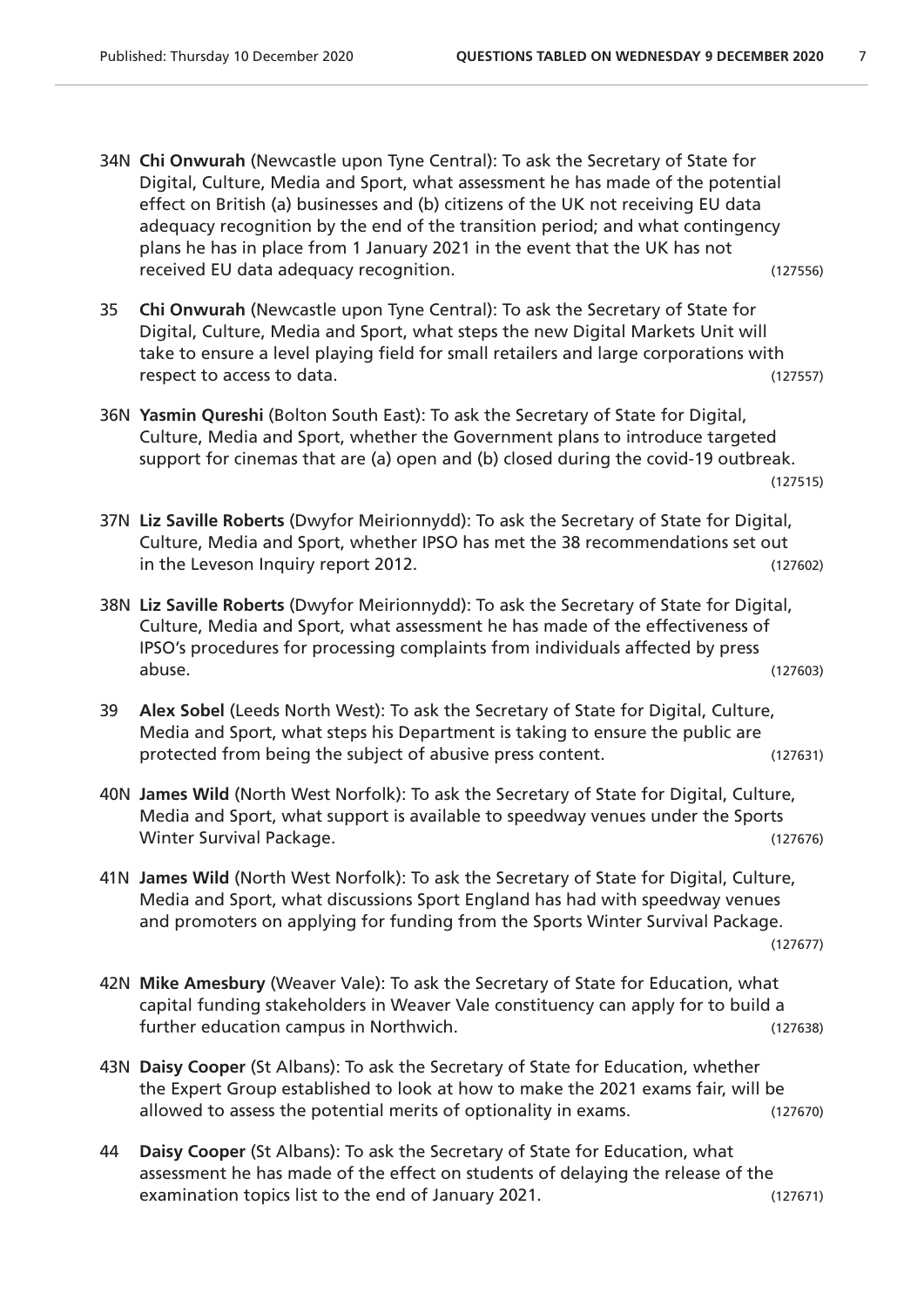- 45N **Daisy Cooper** (St Albans): To ask the Secretary of State for Education, how many secondary schools have confirmed they will not use SATS tests in their 2021 admissions criteria. (127672)
- 46N **Daisy Cooper** (St Albans): To ask the Secretary of State for Education, for how many days teachers should conduct track and trace after the last physical student day in schools. (127673)
- 47 **Daisy Cooper** (St Albans): To ask the Secretary of State for Education, whether the Expert Group established to look at how to make 2021 exams fair includes representatives of (a) school leaders, (b) parents, (c) teachers and (d) unions. (127674)
- 48N **Bill Esterson** (Sefton Central): To ask the Secretary of State for Education, what assessment he has made of the implications for his policies of the proposals of the Every Child Leaving Care Matters report entitled, Planning – The English Care Review – how should it be done?, published on 20 November 2020; and if he will make it his policy to undertake a review of the care system. (127535)
- 49 **Peter Gibson** (Darlington): To ask the Secretary of State for Education, what steps his Department is taking to tackle bullying of (a) LGBT and (b) other students in schools. (127659)
- 50N **Robert Halfon** (Harlow): To ask the Secretary of State for Education, what recent assessment he has made of the effectiveness of Opportunity Areas in improving educational outcomes for disadvantaged children. (127531)
- 51N **Robert Halfon** (Harlow): To ask the Secretary of State for Education, what steps he is taking to ensure that the extended £220 million Holiday Activities and Food Programme will be spent in part by local authorities to provide (a) educational activities and (b) academic catch-up support to children who have lost learning as a result of the covid-19 outbreak. (127532)
- 52N **Dr Rupa Huq** (Ealing Central and Acton): To ask the Secretary of State for Education, with reference to his Oral Statement of 3 November 2020 on Exams and Accountability 2021, Official Report, col 435, what recent discussions he has had with universities on grading exams generously in response to disruptions to student learning as a result of the covid-19 outbreak. (127600)
- 53 **Christian Wakeford** (Bury South): To ask the Secretary of State for Education, how many children in care have been recorded by his Department as being placed in (a) handcuffs and (b) other restraints whilst being transported in the most recent period for which figures are available; and how many of these journeys were between secure settings. (127705)
- 54 **Mike Amesbury** (Weaver Vale): To ask the Secretary of State for Environment, Food and Rural Affairs, what steps his Department is taking to ensure that oxides of nitrogen (NOx) emissions from industry and power generation are kept within safe limits in Weaver Vale and Halton constituencies. (127635)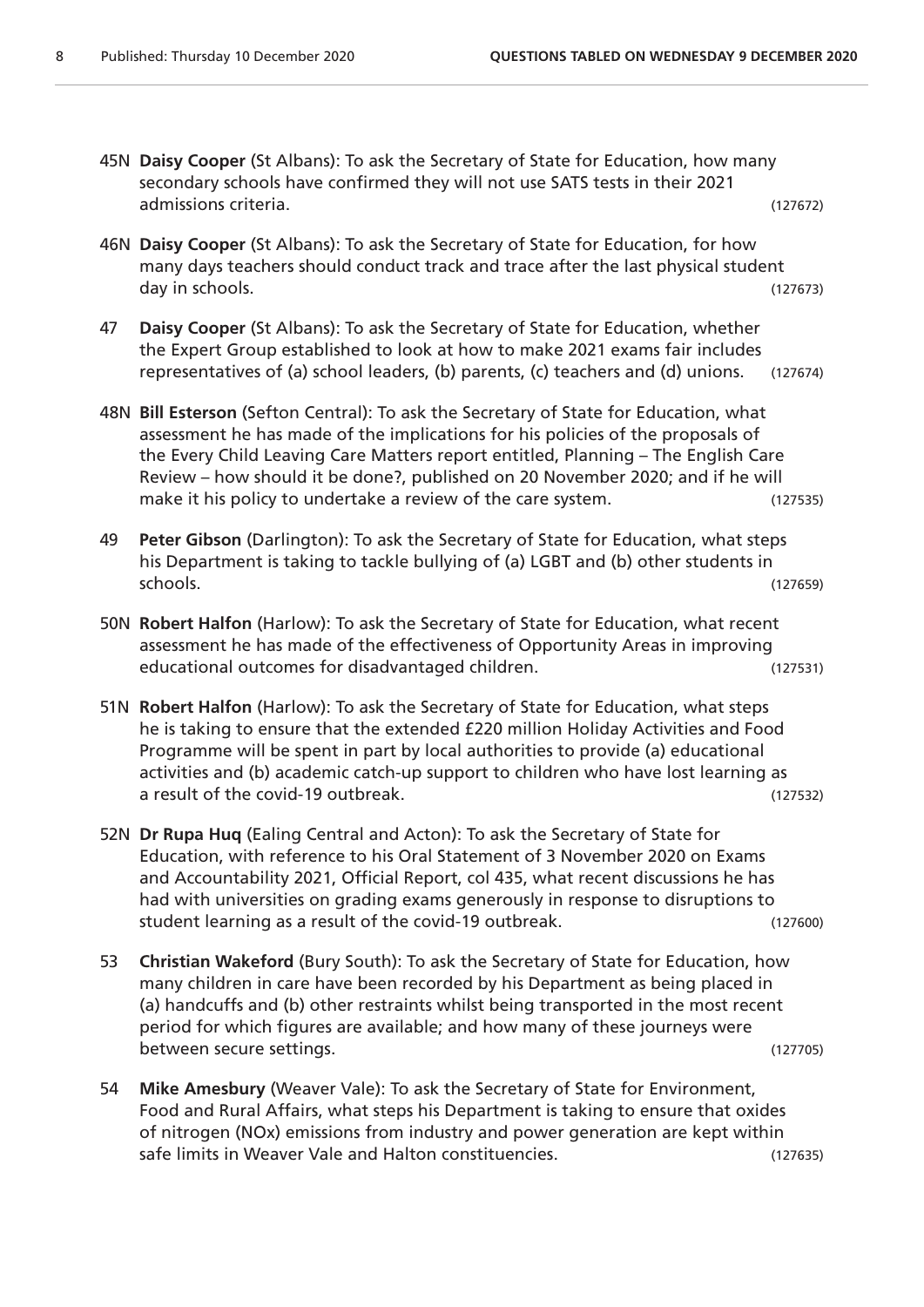- 55 **Mike Amesbury** (Weaver Vale): To ask the Secretary of State for Environment, Food and Rural Affairs, what assessment his Department has made of the level of oxides of nitrogen (NOx) emissions from industry and power generation in Weaver Vale and Halton constituencies. (127636)
- 56 **Stuart Anderson** (Wolverhampton South West): To ask the Secretary of State for Environment, Food and Rural Affairs, what steps his Department is taking to encourage (a) growth and (b) production of food in the UK for the domestic market. (127651)
- 57N **Alex Davies-Jones** (Pontypridd): To ask the Secretary of State for Environment, Food and Rural Affairs, when he plans to publish his Department's response to the consultation on the microchipping of cats in England that closed on 4 January 2020. (127699)
- 58 **Paul Girvan** (South Antrim): To ask the Secretary of State for Environment, Food and Rural Affairs, what discussions he has had with (a) the Northern Ireland Executive and (b) other stakeholders on the enabling of importation of seed and ware potatoes from Great Britain to Northern Ireland after the end of the transition period. (127622)
- 59 **Mr Richard Holden** (North West Durham): To ask the Secretary of State for Environment, Food and Rural Affairs, what plans the Government has to ban the import of peat. (127685)
- 60 **Ben Lake** (Ceredigion): To ask the Secretary of State for Environment, Food and Rural Affairs, pursuant to the Answer of 24 November 2020 to Question 118087 on glass recycling, whether his Department plans to undertake an assessment of market shifts in materials as a result of a deposit return scheme before the consultation on the regulations is opened. (127620)
- 61 **Caroline Lucas** (Brighton, Pavilion): To ask the Secretary of State for Environment, Food and Rural Affairs, whether the Environmental Impact Assessment (Forestry) (England and Wales) Regulations 1999 enable the Forestry Commission to reverse a decision on a tree planting project (a) that has been made incorrectly and (b) where previously withheld evidence has come to light; and if he will make a statement. (127516)
- 62 **Luke Pollard** (Plymouth, Sutton and Devonport): To ask the Secretary of State for Environment, Food and Rural Affairs, what recent assessment he has made of the level of transparency in relation to treatment costs in the veterinary industry. (127646)
- 63 **Mr Barry Sheerman** (Huddersfield): To ask the Secretary of State for Environment, Food and Rural Affairs, what estimate he has made of the effect of (a) ambient air pollution and (b) exhaust emissions on refuse collectors. (127475)
- 64 **Imran Ahmad Khan** (Wakefield): To ask the Secretary of State for International Trade, what progress she has made on securing a free trade agreement with Algeria. (127686)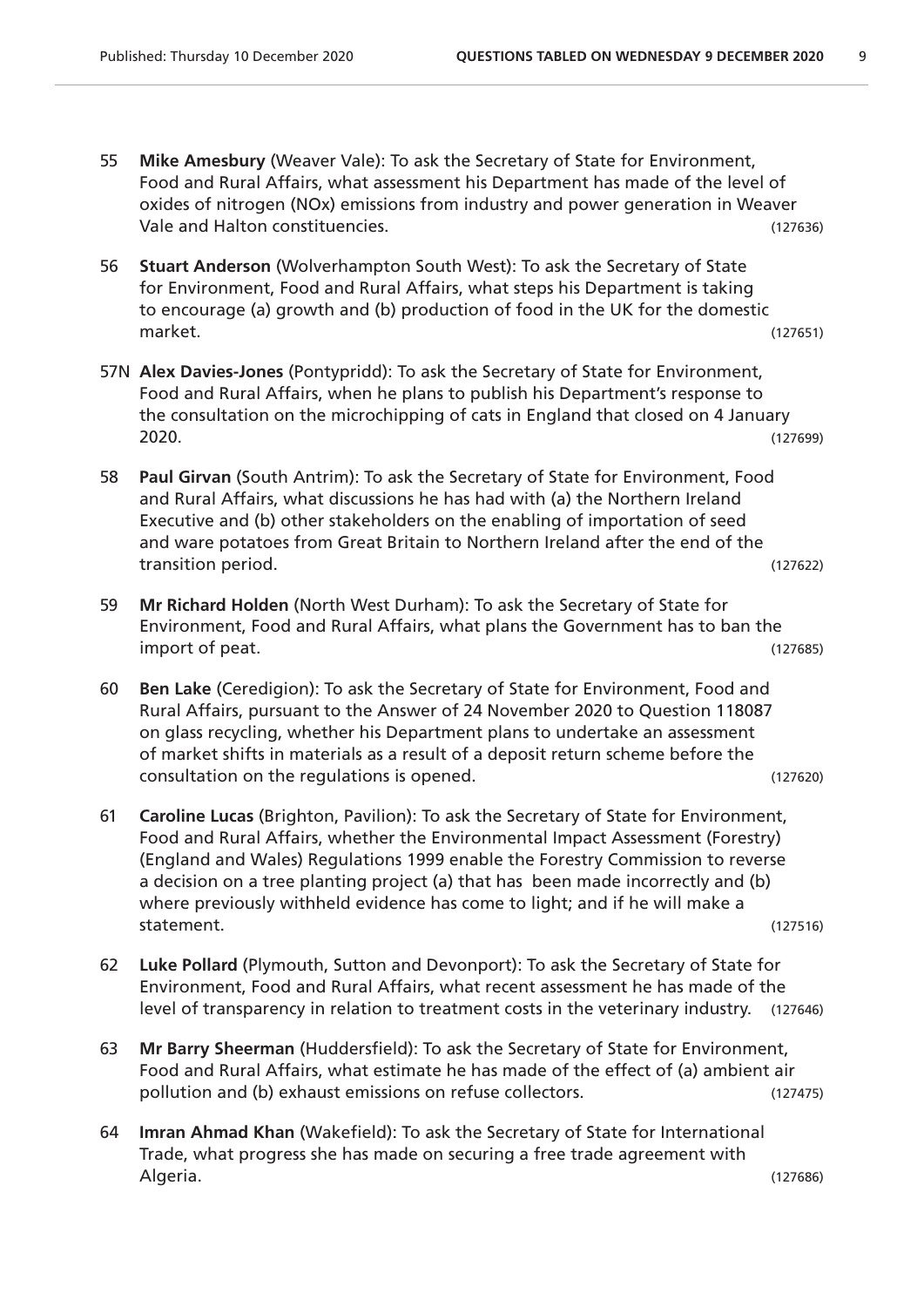- 65 **Imran Ahmad Khan** (Wakefield): To ask the Secretary of State for International Trade, what progress she has made on securing a free trade agreement with Bosnia and Herzegovina. (127687)
- 66 **Imran Ahmad Khan** (Wakefield): To ask the Secretary of State for International Trade, what progress she has made on securing a free trade agreement with Serbia. (127688)
- 67 **Sarah Champion** (Rotherham): To ask the Secretary of State for International Trade, whether her Department plans to reduce or remove any tariffs in the egg industry for non-EU countries in 2021. (127566)
- 68 **Sarah Champion** (Rotherham): To ask the Secretary of State for International Trade, with reference to research published by Wageningen University in its report The Competitiveness of the UK Egg Sector, an international comparison of production costs, base year 2018, published in 2019, whether her Department has carried out an assessment of the effect on the British egg industry in the event that tariffs are reduced or removed across different tariff lines. (127567)
- 69N **Bill Esterson** (Sefton Central): To ask the Secretary of State for International Trade, what estimate she has made of changes in costs for (a) importers and (b) exporters during 2020 as a result of staff at Felixstowe being furloughed through the Coronavirus Job Retention Scheme. (127534)
- 70N **Bill Esterson** (Sefton Central): To ask the Secretary of State for International Trade, what discussions she has had with the Chancellor of the Dutchy of Lancaster on disbanding the Expert Trade Advisory Group on Customs and Continuity in Trade.

(127536)

- 71N **Patrick Grady** (Glasgow North): To ask the Secretary of State for International Trade, what assessment she has made of the potential merits of indefinitely suspending the requirement for wine imports to the UK to be accompanied with a wine-specific VI-1 certificate.  $(127592)$
- 72 **Gareth Thomas** (Harrow West): To ask the Secretary of State for International Trade, whether the Government will honour its commitment in the joint interpretive instrument in the UK-Canada trade agreement to review the sustainable development commitments in that agreement in consultation with civil society including trade unions to ensure that those commitments are effectively enforceable; and if she will make a statement. (127460)
- 73 **Gareth Thomas** (Harrow West): To ask the Secretary of State for International Trade, what steps her Department is taking to ensure that Turkey upholds international labour and human rights standards as a condition of any trade deal with the UK; and if she will make a statement. (127461)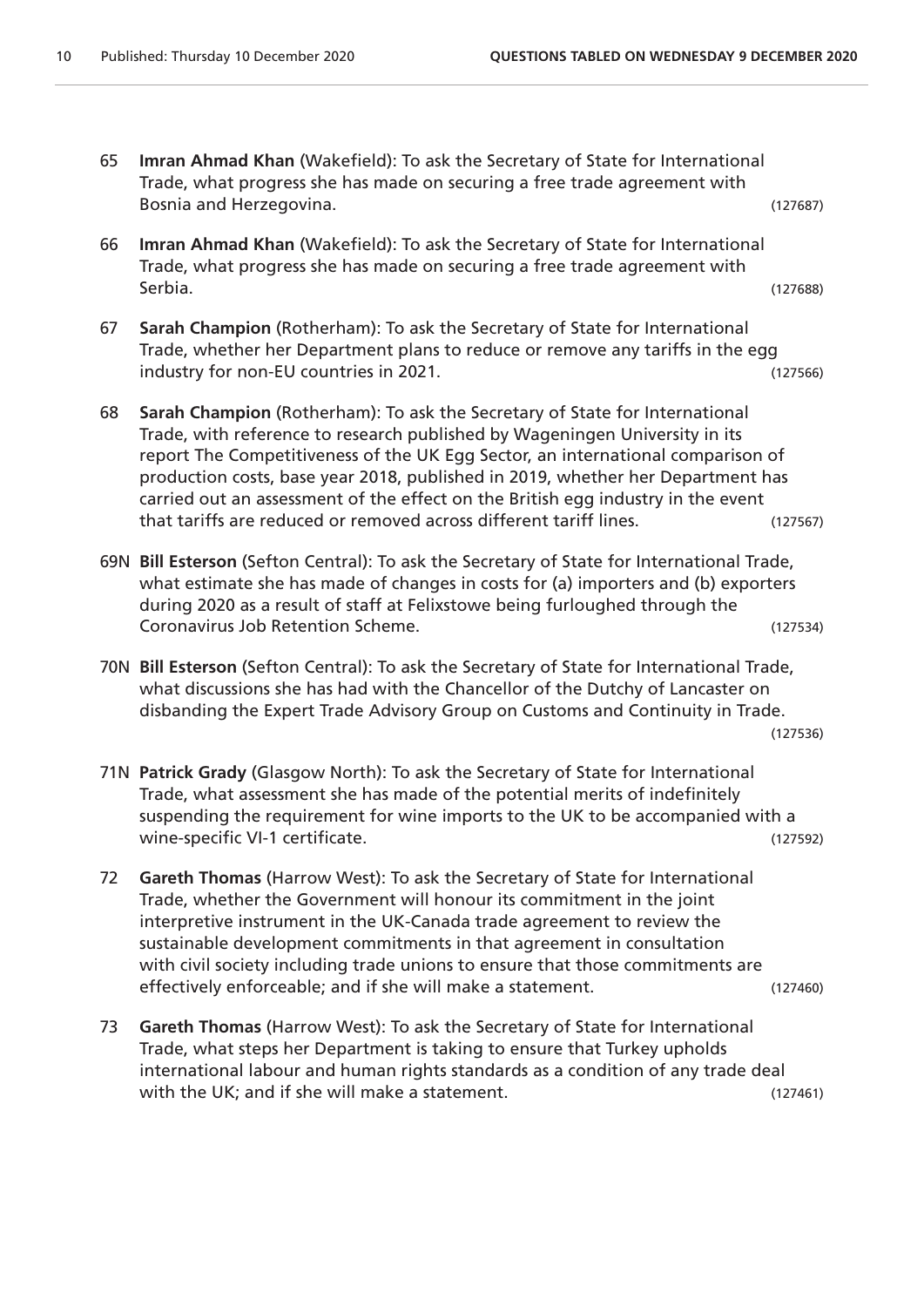- 74 **Gareth Thomas** (Harrow West): To ask the Secretary of State for International Trade, what discussions she has had, as part of trade negotiations, with her New Zealand counterpart on pharmaceutical patent extensions; and if she will make a statement. (127462)
- 75 **Gareth Thomas** (Harrow West): To ask the Secretary of State for International Trade, with reference to the UK-Japan Comprehensive Partnership Agreement, what assessment she has made of the implications of that agreement for the organisation of postal services; and if she will make a statement. (127463)
- 76 **Gareth Thomas** (Harrow West): To ask the Secretary of State for International Trade, what steps she will take to protect public funded health data from data control from outside the UK during trade negotiations; and if she will make a statement. (127464)
- 77N **Emily Thornberry** (Islington South and Finsbury): To ask the Secretary of State for International Trade, what estimate her Department has made of the projected increases over the next 15 years in (a) cash and (b) percentage terms of (i) UK exports to Canada and (ii) growth in UK GDP which will result from the Continuity Agreement signed with Canada on 9 December 2020; and whether those figures are higher, lower or approximately the same compared to the projected increases that were forecast from the EU-Canada Agreement. (127508)
- 78N **Emily Thornberry** (Islington South and Finsbury): To ask the Secretary of State for International Trade, what estimate her Department has made of the projected increases over the next 15 years in (a) cash and (b) percentage terms of (i) UK exports to Vietnam and (ii) growth in UK GDP which will result from the Continuity Agreement agreed with Vietnam; and whether those figures are higher, lower or approximately the same compared to the projected increases that were forecast from the EU-Vietnam Agreement. (127509)
- 79N **Emily Thornberry** (Islington South and Finsbury): To ask the Secretary of State for International Trade, what discussions her Department has had with the World Trade Organisation since 30 September 2020 on the (a) authorisation of the UK to impose tariffs on exports from the US after 31 December 2020 in retaliation against that country's subsidies for Boeing and (b) financial limit up to which those tariffs can be imposed. (127510)
- 80N **Emily Thornberry** (Islington South and Finsbury): To ask the Secretary of State for International Trade, what statutory authorisation she will have to re-impose retaliatory tariffs on exports from the US after 31 December 2020 if satisfactory progress towards an agreeable settlement of the Boeing-Airbus dispute is not made; and what the financial limit is for the re-imposition of those tariffs. (127511)
- 81N **Emily Thornberry** (Islington South and Finsbury): To ask the Secretary of State for International Trade, on what date she first sought legal advice on the authorisation of the UK to impose tariffs on exports from the US after 31 December 2020 in retaliation against that country's subsidies for Boeing. (127512)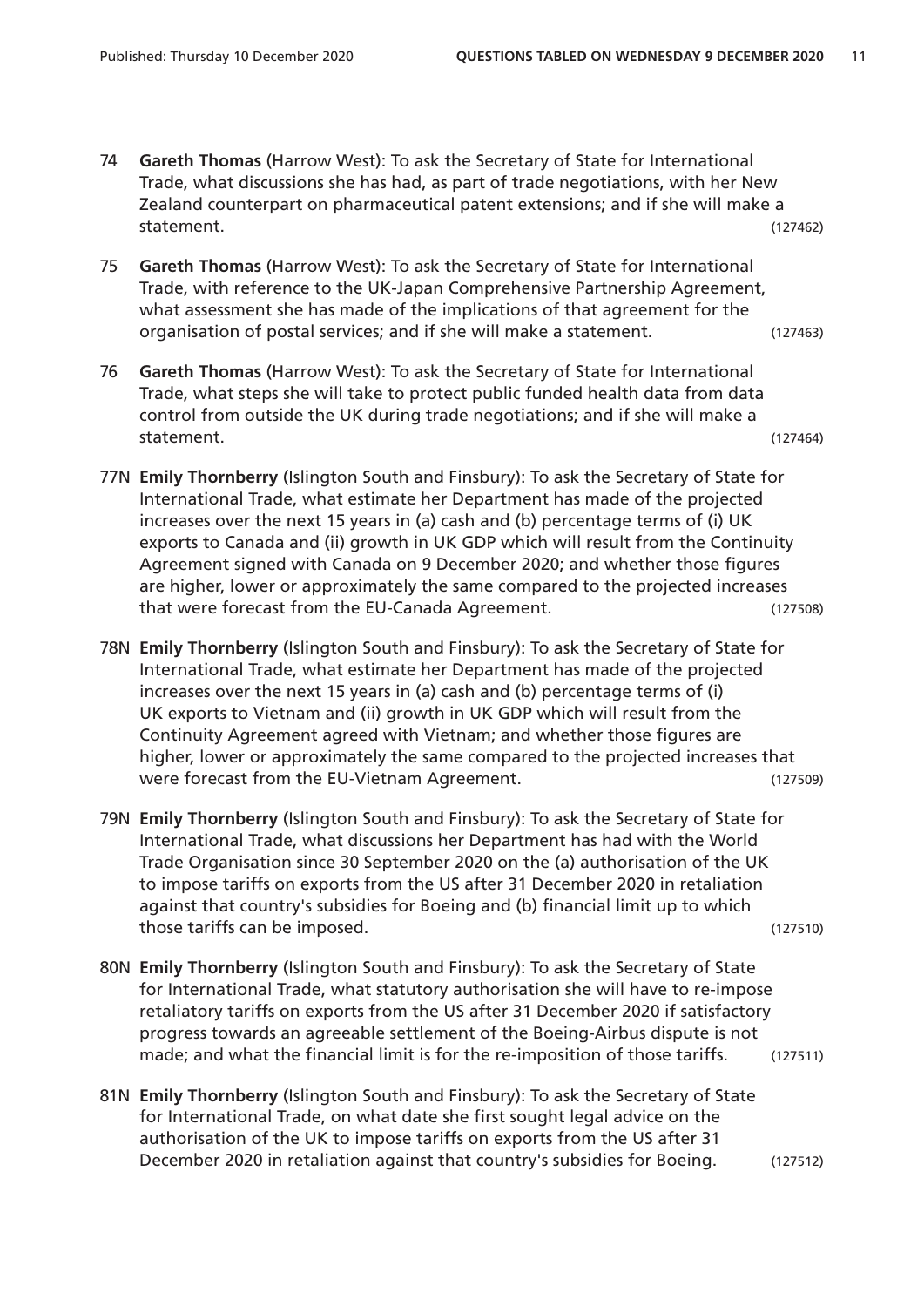- 82N **Andrew Gwynne** (Denton and Reddish): To ask the Secretary of State for Transport, if his Department will take steps to mark the boundaries of the historic county Palatine of Lancaster and of historic Cheshire on the M60 and M67 motorways through Stockport and Tameside in accordance with section 3.47 of the Traffic Signs Regulations and General Directions 2016. (127500)
- 83N **Andrew Gwynne** (Denton and Reddish): To ask the Secretary of State for Transport, if his Department will make an assessment of the potential merits of marking England's historic county boundaries on the motorway network in accordance with section 3.47 of the Traffic Signs Regulations and General Directions 2016. (127501)
- 84N **Andrew Gwynne** (Denton and Reddish): To ask the Secretary of State for Transport, what plans his Department has to restore the Stockport rail viaduct. (127502)
- 85 **Andrew Gwynne** (Denton and Reddish): To ask the Secretary of State for Transport, what recent discussions he has had with Network Rail on the condition of the Stockport rail viaduct. (127503)
- 86 **Andrew Gwynne** (Denton and Reddish): To ask the Secretary of State for Transport, if he will ask Network Rail to set out a timetable for (a) the removal of graffiti, (b) the restoration of the brickwork and (c) the removal of overgrowth and vegetation on the Stockport rail viaduct. (127504)
- 87 **Andrew Gwynne** (Denton and Reddish): To ask the Secretary of State for Transport, if he will ask Highways England to set out a timetable for the removal of graffiti from gantries and road signs on the M60 motorway through Stockport.

(127505)

- 88 **Andrew Gwynne** (Denton and Reddish): To ask the Secretary of State for Transport, if he will ask Network Rail to remove the graffiti from the parapet of the Windmill Lane railway bridge in Denton, first reported to them by the hon. Member for Denton and Reddish in September 2019. (127506)
- 89 **Justin Madders** (Ellesmere Port and Neston): To ask the Secretary of State for Transport, what discussions he is having with stakeholders on EU Aviation Safety Agency regulations and licensing; and how he plans to communicate those decisions to the aviation sector. (127583)
- 90 **Justin Madders** (Ellesmere Port and Neston): To ask the Secretary of State for Transport, what recent assessment he has made of the effect of the tier system of covid-19 restrictions on the coach industry. (127584)
- 91 **Justin Madders** (Ellesmere Port and Neston): To ask the Secretary of State for Transport, whether he has had discussions with the Confederation of Passenger Transport on covid-19 and the coach industry since July 2020. (127585)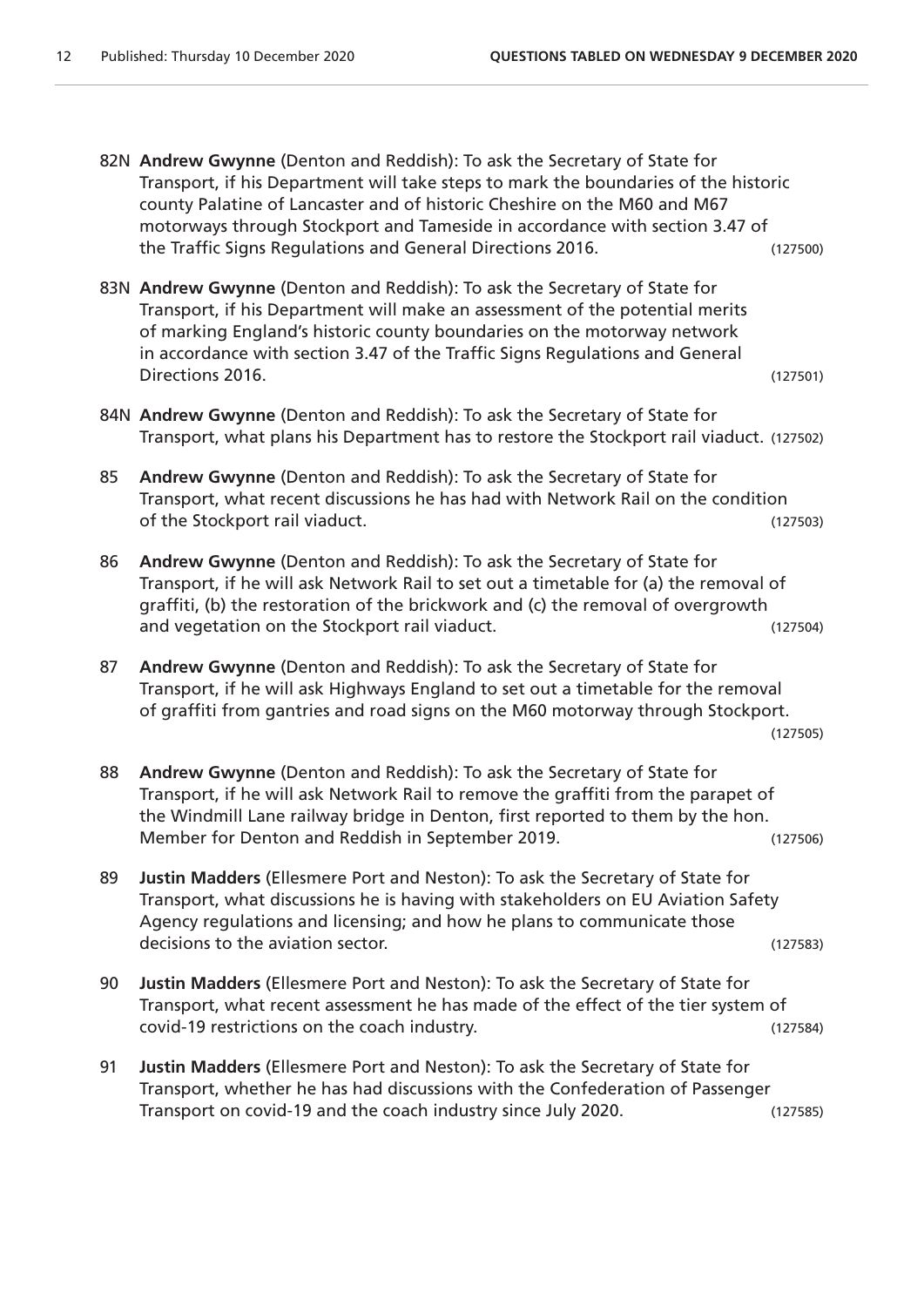|     | 92N Jim McMahon (Oldham West and Royton): To ask the Secretary of State for<br>Transport, whether his Department has made an assessment of the effect of the<br>decision to provide financial support to airports but not international railway                                           |          |
|-----|-------------------------------------------------------------------------------------------------------------------------------------------------------------------------------------------------------------------------------------------------------------------------------------------|----------|
|     | stations during the covid-19 outbreak.                                                                                                                                                                                                                                                    | (127605) |
| 93  | Navendu Mishra (Stockport): To ask the Secretary of State for Transport, what (a)<br>oversight of and (b) involvement in the rail industry's Ticketing and Settlement<br>Agreement the Government has.                                                                                    | (127679) |
|     |                                                                                                                                                                                                                                                                                           |          |
| 94  | Mr Barry Sheerman (Huddersfield): To ask the Secretary of State for Transport,<br>what steps he is taking to ensure that Highways England is putting in place plans<br>to reduce air pollution, including with its (a) contractors and (b) sub-contractors.                               | (127467) |
| 95  | Mr Barry Sheerman (Huddersfield): To ask the Secretary of State for Transport,<br>what steps his Department is taking to ensure that drivers of heavy goods vehicles<br>are sufficiently protected from poor air quality.                                                                 | (127468) |
| 96  | Mr Barry Sheerman (Huddersfield): To ask the Secretary of State for Transport,<br>what discussions he has had with Cabinet colleagues on ensuring that refuse<br>collectors are not exposed to high levels of air pollution.                                                              | (127473) |
|     | 97N Cat Smith (Lancaster and Fleetwood): To ask the Secretary of State for Transport,<br>whether bus operators in receipt of the COVID-19 Bus Services Support Grant are<br>permitted to amend ticket validity times.                                                                     | (127593) |
|     | 98N Cat Smith (Lancaster and Fleetwood): To ask the Secretary of State for Transport,<br>whether prior consent is required from his Department for a bus operator in<br>receipt of the COVID-19 Bus Services Support Grant to change ticket validity<br>times.                            | (127594) |
|     | 99N Cat Smith (Lancaster and Fleetwood): To ask the Secretary of State for Transport,                                                                                                                                                                                                     |          |
|     | whether the terms of the COVID-19 Bus Services Support Grant define an<br>amendment to ticket validity times as a fare price increase.                                                                                                                                                    | (127595) |
|     | 100NFiona Bruce (Congleton): To ask the Secretary of State for Work and Pensions,<br>what assessment she has made of the potential merits of extending to six months<br>the three month limit for tribunal applications for employees claiming to be the<br>subject of sexual harassment. | (127523) |
| 101 | Sir Mark Hendrick (Preston): To ask the Secretary of State for Work and Pensions,<br>what steps she is taking to reduce the gender pay gap in pensions savings.                                                                                                                           | (127478) |
|     | 102 Sir Mark Hendrick (Preston): To ask the Secretary of State for Work and<br>Pensions, what plans she has to encourage women to resume workplace pension<br>contributions following a period of (a) part-time work or (b) time out of working.                                          | (127480) |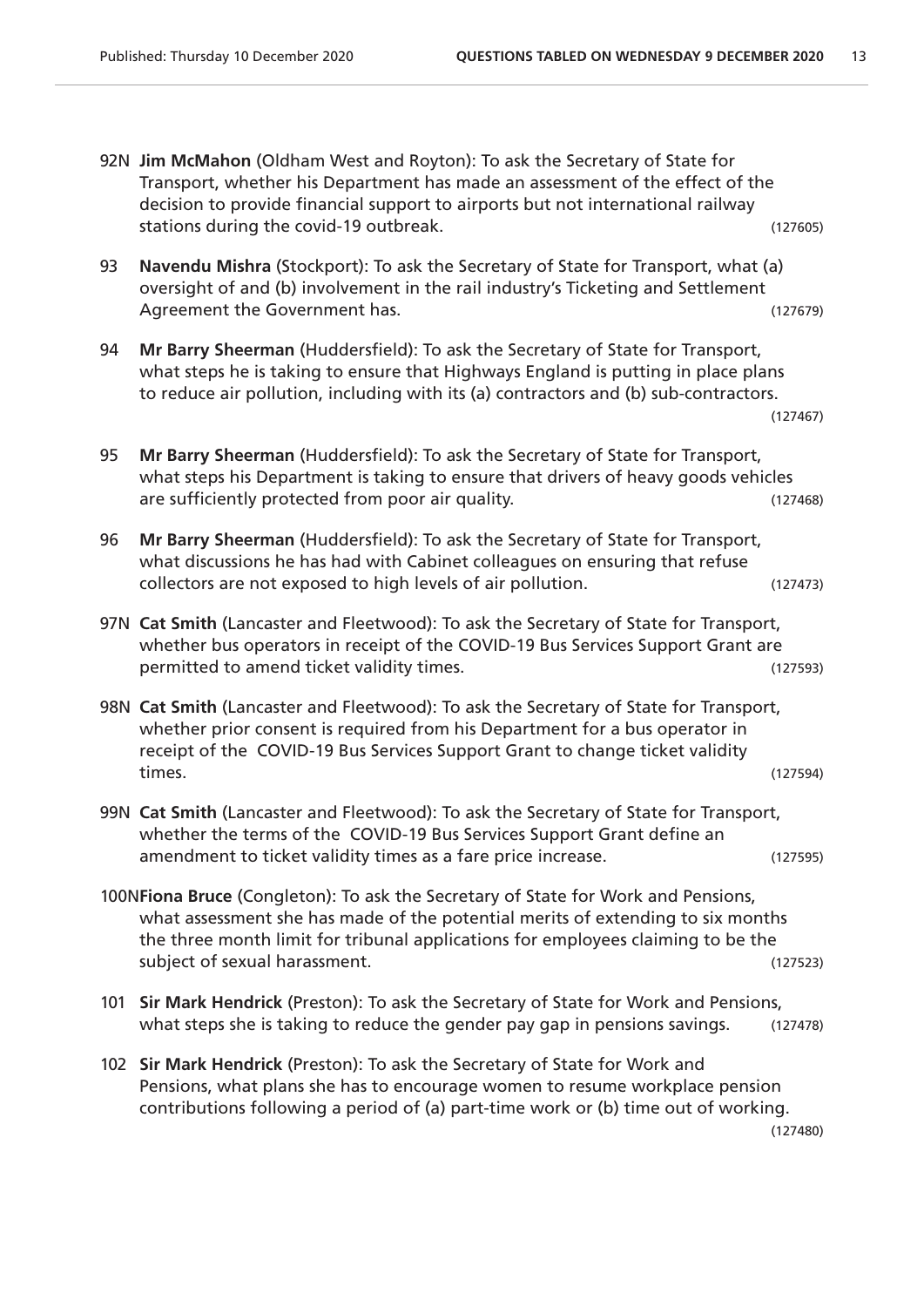- 103N**Mrs Emma Lewell-Buck** (South Shields): To ask the Secretary of State for Work and Pensions, pursuant to the Answer of 7 September 2020 to Question 84269 on Food Banks; whether the literature review of the factors driving the use of food banks has been updated. (127568)
- 104 **Justin Madders** (Ellesmere Port and Neston): To ask the Secretary of State for Work and Pensions, what assessment she has made of the economic effect of the introduction of the Bereavement Support Payment. (127581)
- 105 **Justin Madders** (Ellesmere Port and Neston): To ask the Secretary of State for Work and Pensions, pursuant to the Answer of 25 November 2020 to Question 118005, when the Kickstart data will be available by region. (127582)
- 106N**Jonathan Reynolds** (Stalybridge and Hyde): To ask the Secretary of State for Work and Pensions, with reference to the judgment of the Court of Appeal of 22 June 2020 in the case of Johnson, Woods, Barrett and Stewart v. the Secretary of State for Work and Pensions, if she will make it her policy that claimants whose universal credit award was reduced because they received two wage payments in one assessment period will receive compensation for money previously lost. (127546)
- 107N**Liz Saville Roberts** (Dwyfor Meirionnydd): To ask the Secretary of State for Work and Pensions, what recent assessment she has made of the equity of the correlation between the allocation of child benefits to individuals who share joint custody of a child and the costs that those individuals incur. (127604)
- 108N**Alyn Smith** (Stirling): To ask the Secretary of State for Work and Pensions, whether her Department may issue National Insurance numbers for (a) EU (b) EEA or (c) Swiss nationals who already have settled or pre-settled status. (127650)
- 109 **Mike Amesbury** (Weaver Vale): To ask the Secretary of State for Health and Social Care, what assessment his Department has made of the public health impact of increased oxides of nitrogen (NOx) emissions from industrial and power generation facilities located within a mile of residential areas. (127637)
- 110 **Lee Anderson** (Ashfield): To ask the Secretary of State for Health and Social Care, pursuant to the Answer of 7 July 2020 to Question 64346 on Cholesterol: Screening, when cholesterol checks will resume. (127652)
- 111 **Lee Anderson** (Ashfield): To ask the Secretary of State for Health and Social Care, pursuant to the Answer of 7 July 2020 to Question 64351 on Pharmacy: Screening, what the terms of reference are for the evidence-based review of the NHS Health Check programme from Public Health England. (127653)
- 112 **Lee Anderson** (Ashfield): To ask the Secretary of State for Health and Social Care, pursuant to the Answer of 7 July 2020 to Question 64355 on Health, what his Department's revised timeframe is for publishing the response to the consultation on Advancing our health: prevention in the 2020s. (127654)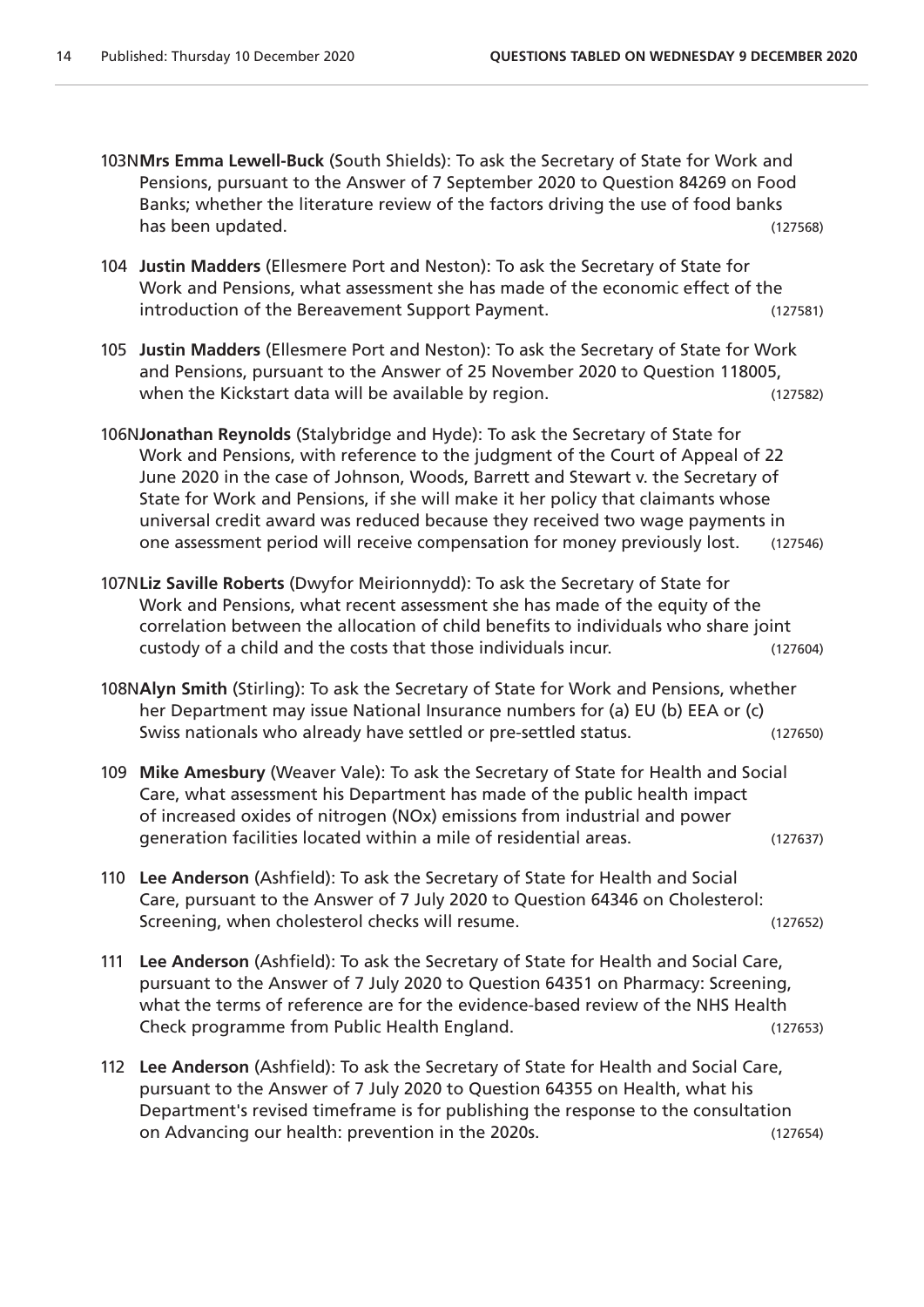- 113 **Lee Anderson** (Ashfield): To ask the Secretary of State for Health and Social Care, pursuant to the Answer of 7 July 2020 to Question 64355 on Health, what his timeframe is for publishing the updated version of the 22 July 2019 Green Paper entitled, Advancing our health: prevention in the 2020s. (127655)
- 114 **Lee Anderson** (Ashfield): To ask the Secretary of State for Health and Social Care, what plans he has to expand the use of digital technologies to improve the remote detection of atrial fibrillation as result of restrictions on face-to-face appointments during the covid-19 outbreak. (127656)
- 115 **Lee Anderson** (Ashfield): To ask the Secretary of State for Health and Social Care, what data his Department holds on detection and diagnosis rates for atrial fibrillation in England (a) from January to May 2019 and (b) from January to May 2020 inclusive; and if he will make a statement. (127657)
- 116 **Lee Anderson** (Ashfield): To ask the Secretary of State for Health and Social Care, how many people presented in hospital with ischemic stroke in (a) January, (b) February, (c) March and (d) April 2020. (127658)
- 117N**Jonathan Ashworth** (Leicester South): To ask the Secretary of State for Health and Social Care, what estimate Public Health England has made of the number of deaths linked to drug and alcohol misuse since March 2020. (127563)
- 118N**Jonathan Ashworth** (Leicester South): To ask the Secretary of State for Health and Social Care, what assessment he has made of the effect of the covid-19 outbreak on the number of deaths related to drug and alcohol misuse; and if he will publish the statistics that he holds on that issue. (127564)
- 119 **Jonathan Ashworth** (Leicester South): To ask the Secretary of State for Health and Social Care, how many deaths related to drug and alcohol misuse have been recorded since March 2020. (127565)
- 120N**Mr Steve Baker** (Wycombe): To ask the Secretary of State for Health and Social Care, with reference to the ONS surveys of 30 October and 4 December 2020, whether he has made an assessment of (a) the reasons for the ONS downgrade of its estimate of covid-19 in England from 9.52 per 10,000 on 17 October to 4.89 per 10,000 on 17 October 2020 and (b) the effect of that revision on the Government's decision to enter into a second national lockdown in November 2020; and what steps the Government is taking to ensure that future covid-19 data published by the ONS will not require significant revision at a later date. [R] (127537)
- 121 **Mr Steve Baker** (Wycombe): To ask the Secretary of State for Health and Social Care, what steps he is taking to ensure peer review of the methods and independent verification of the results of ONS estimates of covid-19 cases. [R] (127538)
- 122 **Steve Brine** (Winchester): To ask the Secretary of State for Health and Social Care, what the national standards are for neonatal care in England. (127539)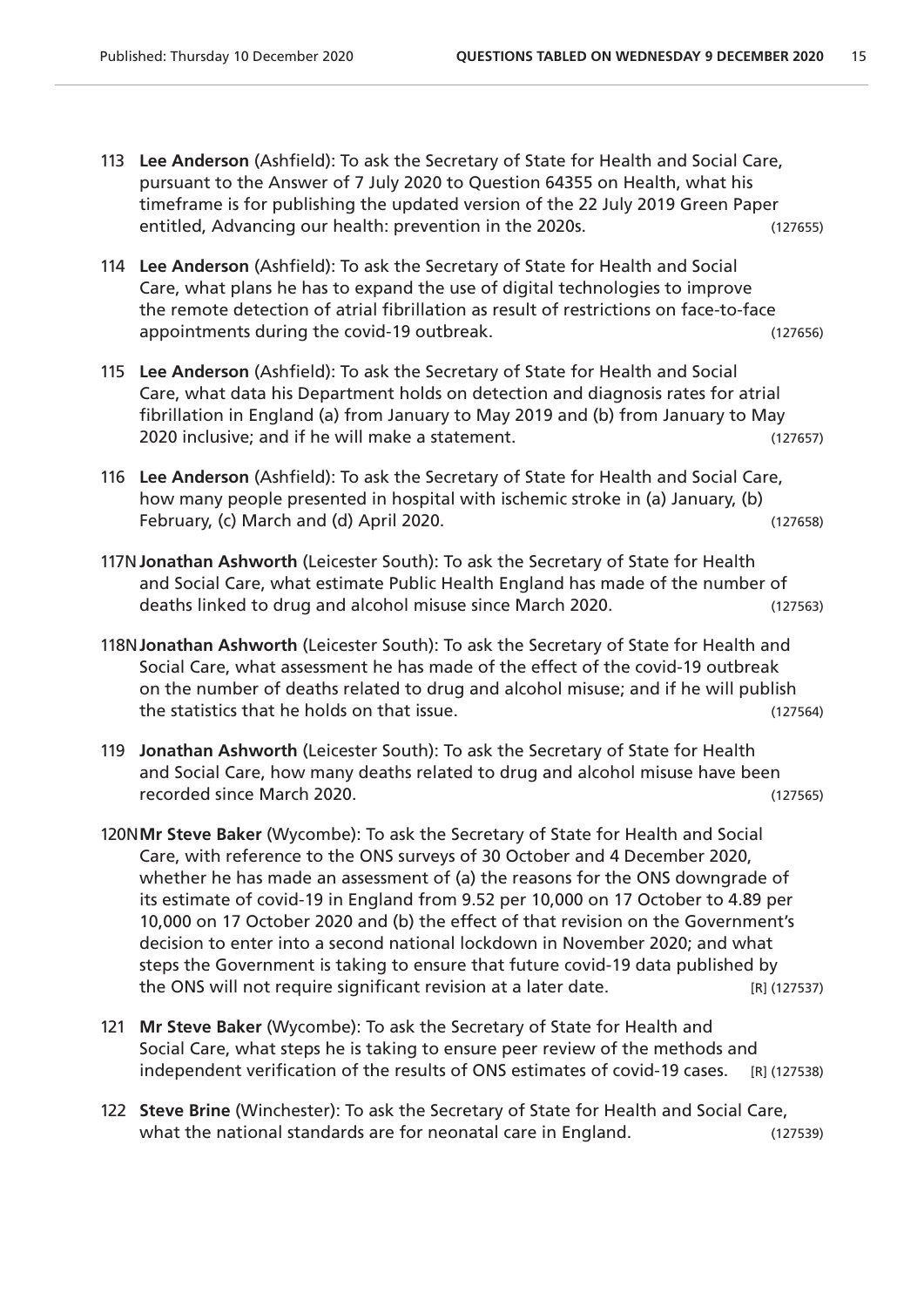- 123N**Rosie Duffield** (Canterbury): To ask the Secretary of State for Health and Social Care, what assessment he has made of the potential merits of publishing an updated National Carers Strategy. (127617)
- 124 **Tim Farron** (Westmorland and Lonsdale): To ask the Secretary of State for Health and Social Care, pursuant to the Answer of 18 November 2020 to Question 113045 on Exercise Cygnus, for what reason his Department determined that the publication of the Exercise Cygnus report might negatively impact the response to the covid-19 outbreak. (127514)
- 125 **Peter Gibson** (Darlington): To ask the Secretary of State for Health and Social Care, what funding his Department has allocated to hospices in (a) Darlington and (b) England (i) during the covid-19 outbreak and (ii) over winter 2020-21. (127661)
- 126 **Paul Girvan** (South Antrim): To ask the Secretary of State for Health and Social Care, whether all staff employed in care homes, including cooks and cleaners will receive the covid-19 vaccination at the same time as nurses and care assistants. (127621)
- 127 **Sir Mark Hendrick** (Preston): To ask the Secretary of State for Health and Social Care, what steps his Department is taking to ensure that data protection is maintained in the NHS covid-19 app. The same state of the state of the state of the state of the state of the state of the state of the state of the state of the state of the state of the state of the state of the state of
- 128 **Sir Mark Hendrick** (Preston): To ask the Secretary of State for Health and Social Care, what steps his Department is taking to help tackle the national backlog in endoscopy procedures. (127485)
- 129 **Caroline Lucas** (Brighton, Pavilion): To ask the Secretary of State for Health and Social Care, what steps he is taking to ensure that anti-stigma work on mental health will continue after the closure of Time to Change programme; and if he will make a statement. (127517)
- 130 **Caroline Lucas** (Brighton, Pavilion): To ask the Secretary of State for Health and Social Care, if he will make it his policy to (a) increase the importance of antistigma and anti-discrimination in mental health planning and (b) take steps to ensure that (i) people from BAME communities, (ii) people experiencing less well known or understood mental health problems and (iii) other groups severely affected by mental health stigma benefit from national mental health anti-stigma programmes; and if he will make a statement. (127518)
- 131 **Caroline Lucas** (Brighton, Pavilion): To ask the Secretary of State for Health and Social Care, if he will commission and publish data on annual surveys on public attitudes towards mental health problems; and if he will make a statement. (127519)
- 132 **Caroline Lucas** (Brighton, Pavilion): To ask the Secretary of State for Health and Social Care, when he plans to respond to Question 109280, tabled on 30 October 2020 by the hon. Member for Brighton Pavilion. (127520)
- 133N**Justin Madders** (Ellesmere Port and Neston): To ask the Secretary of State for Health and Social Care, how many mechanical ventilators (a) were purchased and (b) have been used since the start of the covid-19 outbreak. (127586)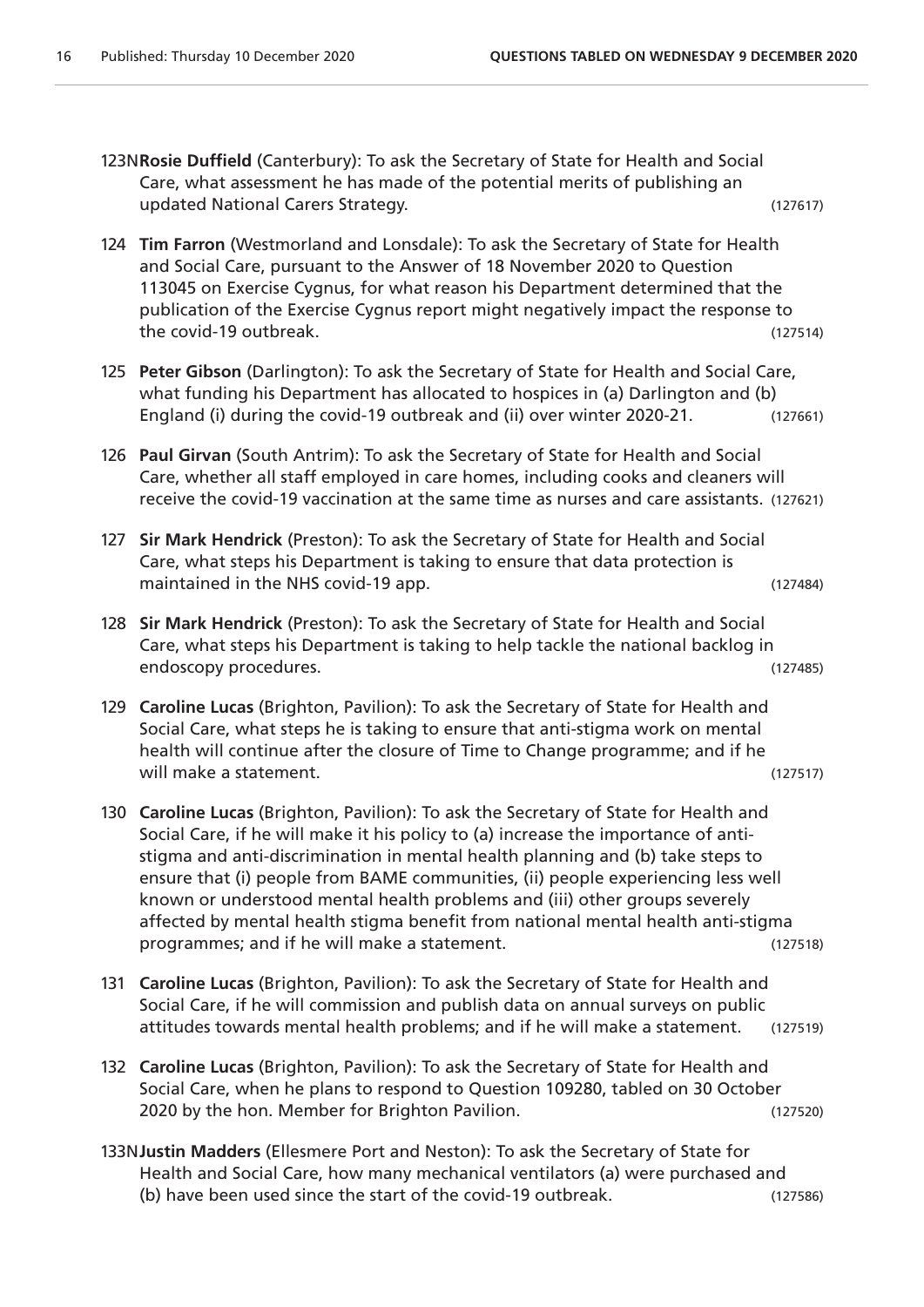- 134 **Navendu Mishra** (Stockport): To ask the Secretary of State for Health and Social Care, how many and what proportion of NHS trusts have covid-19 restrictions in place for birth partners attending maternity appointments and scans as at 1 December 2020. (127680)
- 135 **Navendu Mishra** (Stockport): To ask the Secretary of State for Health and Social Care, whether his Department plans to make the NHS Learning Support Fund available in September 2021 for (a) new students and (b) continuing students who have benefited from that fund in 2020. The same state of the state (127681)
- 136 **Navendu Mishra** (Stockport): To ask the Secretary of State for Health and Social Care, what pathways exist for children in the North West for the diagnosis of Tourettes syndrome. (127683)
- 137N**Grahame Morris** (Easington): To ask the Secretary of State for Health and Social Care, with reference to the NHS press notice, entitled Convenient modern cancer treatment for patients during covid-19 pandemic, 11 June 2020, if new funding is being made available to accelerate the roll-out of stereotactic ablative radiotherapy in order for it to be delivered by April 2021; and if he will make a statement. (127528)
- 138N**Grahame Morris** (Easington): To ask the Secretary of State for Health and Social Care, how much his Department has allocated for rollout of stereotactic ablative radiotherapy (SABR); and what the planned timescale is for the rollout of SABR.

(127529)

- 139N**Dr Kieran Mullan** (Crewe and Nantwich): To ask the Secretary of State for Health and Social Care, whether latex-free flu vaccines are available; how many have been distributed to (a) GP surgeries and (b) pharmacies in winter 2020; and whether latex-free covid-19 vaccines will be available. (127700)
- 140 **Holly Mumby-Croft** (Scunthorpe): To ask the Secretary of State for Health and Social Care, what assessment he has made of the proportion of the population who will need to undertake vaccination to ensure a positive effect on people who cannot undertake one for medical reasons. (127701)
- 141 **Charlotte Nichols** (Warrington North): To ask the Secretary of State for Health and Social Care, if he will make it his policy to allow people in receipt of qualifying benefits who have been advised to claim the Test and Trace Support Payment by (a) NHS hospitals and (b) schools, but not by NHS Test and Trace, to claim that support. (127678)
- 142N**Sarah Olney** (Richmond Park): To ask the Secretary of State for Health and Social Care, with reference to the BMJ Case Report of 13 October 2020 on Sudden irreversible hearing loss post covid-19, if he will make it his policy to prioritise partially deaf people for receipt of the covid-19 vaccine. (127608)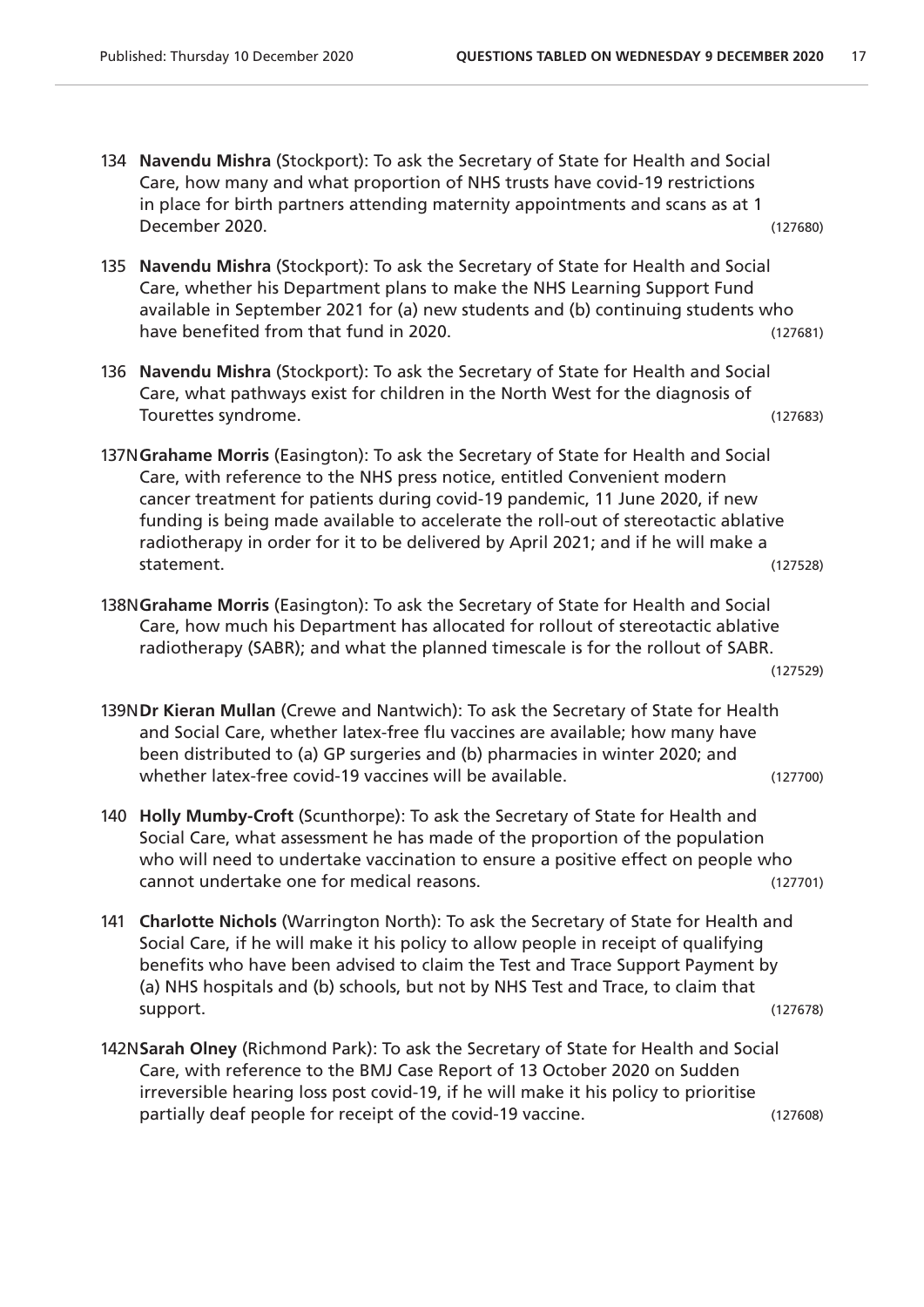- 143N**Sarah Olney** (Richmond Park): To ask the Secretary of State for Health and Social Care, what the annual budget is for the Workforce Development Fund for (a) 2020-21 and (b) 2021-22. (127611)
- 144 **Luke Pollard** (Plymouth, Sutton and Devonport): To ask the Secretary of State for Health and Social Care, whether the vaccine priority group Frontline health and social care workers includes unpaid carers. (127647)
- 145N**Jonathan Reynolds** (Stalybridge and Hyde): To ask the Secretary of State for Health and Social Care, how many applications have been (a) made to and (b) accepted by the NHS and Social Care Coronavirus Life Assurance Scheme to date.

(127547)

- 146 **Andrew Rosindell** (Romford): To ask the Secretary of State for Health and Social Care, what assessment his Department has made of the potential merits of extending Test and Trace payments to provide support for parents of children in primary school or the first two years of secondary school who are required to isolate, in line with the payments offered in Wales. (127493)
- 147N**Naz Shah** (Bradford West): To ask the Secretary of State for Health and Social Care, how many of the 50 hospitals which are hubs for the initial covid-19 vaccine roll out are in areas of high deprivation according to the Index of Multiple Deprivation. (127575)
- 148 **Jim Shannon** (Strangford): To ask the Secretary of State for Health and Social Care, what steps are being taken through the NICE health technology evaluation methods review to assess the effect of the (a) reference (b) non-reference discount rate on gene therapies. (127558)
- 149 **Jim Shannon** (Strangford): To ask the Secretary of State for Health and Social Care, what steps the Government is taking to ensure timely access to gene therapies for eligible patients. (127559)
- 150 **Jim Shannon** (Strangford): To ask the Secretary of State for Health and Social Care, what steps the Government taking to ensure that (a) NICE and (b) NHS England processes are (i) evaluated and (ii) adapted to assess the (A) cost-effectiveness and (B) accessibility of one-time gene therapies. (127560)
- 151 **Jim Shannon** (Strangford): To ask the Secretary of State for Health and Social Care, what assessment his Department has made of the potential for gene therapies to reduce the treatment burden on hospital capacity. The same control of the transmit of the transmit of the transmi
- 152 **Mr Barry Sheerman** (Huddersfield): To ask the Secretary of State for Health and Social Care, what steps his Department is taking to reduce the ambient air pollution that paramedics are exposed to in the cabs of emergency vehicles. (127469)
- 153 **Mr Barry Sheerman** (Huddersfield): To ask the Secretary of State for Health and Social Care, what proportion of emergency service vehicles used by the NHS are (a) electric vehicles and (b) other alternatively fuelled vehicles. (127470)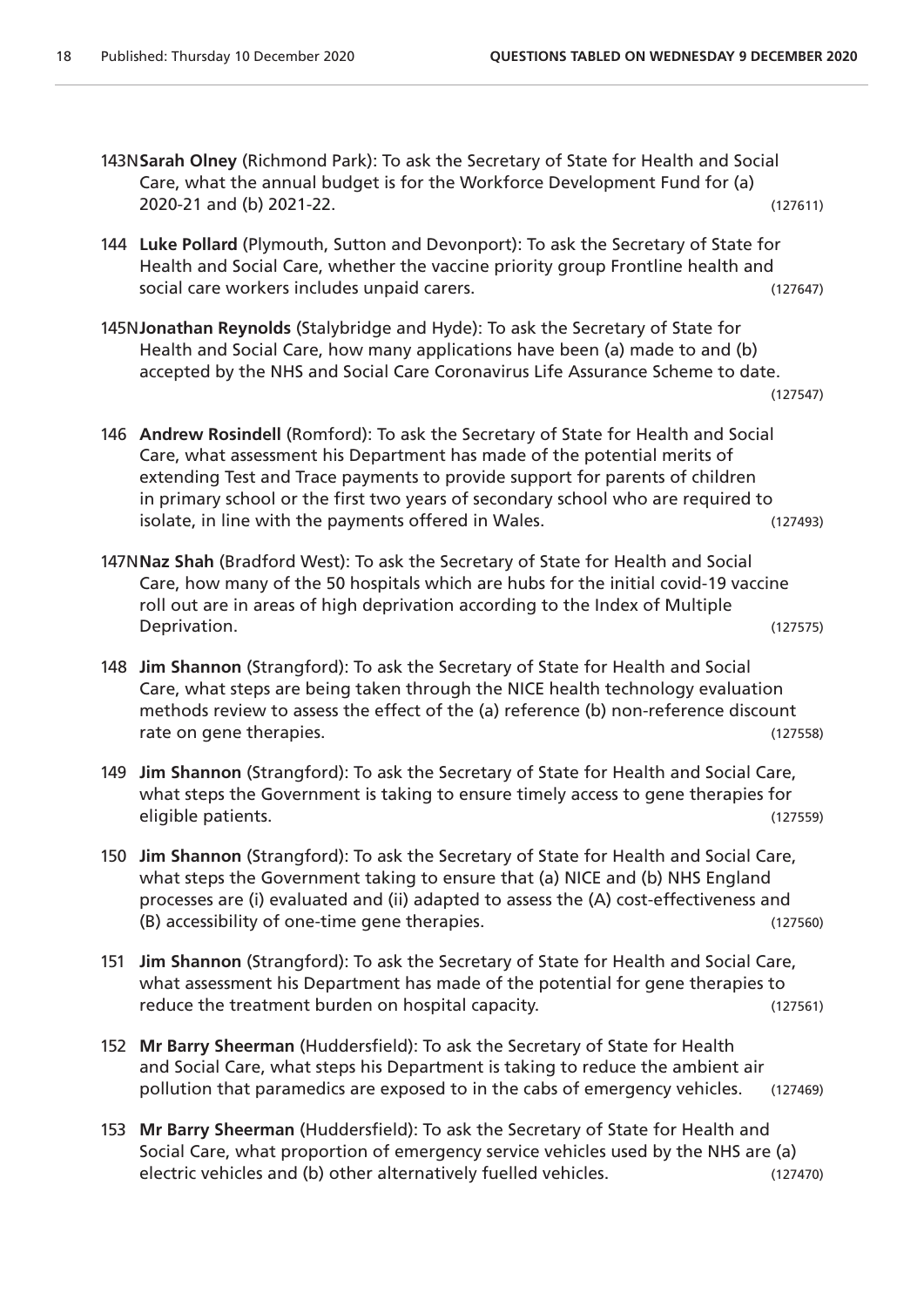- 154 **Mr Barry Sheerman** (Huddersfield): To ask the Secretary of State for Health and Social Care, what steps he is taking to encourage the NHS to transition to more environmentally sustainable ambulance vehicles. (127471)
- 155 **Mr Barry Sheerman** (Huddersfield): To ask the Secretary of State for Health and Social Care, what steps he is taking to ensure that blood (a) tests and (b) donations remain safe from the transmission of covid-19. (127472)
- 156 **Julian Sturdy** (York Outer): To ask the Secretary of State for Health and Social Care, what the timetable is for a covid-19 vaccination hub to be opened in York.
	- (127540)
- 157 **Julian Sturdy** (York Outer): To ask the Secretary of State for Health and Social Care, for what reasons the 119 covid-19 NHS test and trace service is only able to contact testing labs to enquire about progress on returning covid-19 test results five days after those tests have been taken. (127541)
- 158 **Julian Sturdy** (York Outer): To ask the Secretary of State for Health and Social Care, what proportion of covid-19 lab tests returned results within the routine 24-72 hour window in the latest period for which figures are available. (127542)
- 159 **Julian Sturdy** (York Outer): To ask the Secretary of State for Health and Social Care, pursuant to the Answer of 11 June to Question 48980, why the contract with Deloitte for covid-19 testing did not require that company to report positive cases to Public Health England; and to local authorities, and what steps his Department took to ensure that this information was available to Public Health England and local authorities. (127543)
- 160 **Imran Ahmad Khan** (Wakefield): To ask the Secretary of State for Foreign, Commonwealth and Development Affairs, what assessment his Department has made of the accuracy of alleged reports from former detainees in Xinjiang detention camps that Muslim detainees were forcibly fed pork in violation of their religious beliefs. (127689)
- 161 **Imran Ahmad Khan** (Wakefield): To ask the Secretary of State for Foreign, Commonwealth and Development Affairs, what recent assessment his Department has made of the geopolitical situation in the South China Sea. (127690)
- 162 **Imran Ahmad Khan** (Wakefield): To ask the Secretary of State for Foreign, Commonwealth and Development Affairs, what steps his Department is taking to help tackle Ahmadi persecution in Indonesia. (127692)
- 163N**Fiona Bruce** (Congleton): To ask the Secretary of State for Foreign, Commonwealth and Development Affairs, what steps his Department has taken to help tackle the humanitarian situation in Nagorno-Karabakh; and what the results of that support have been to date. (127524)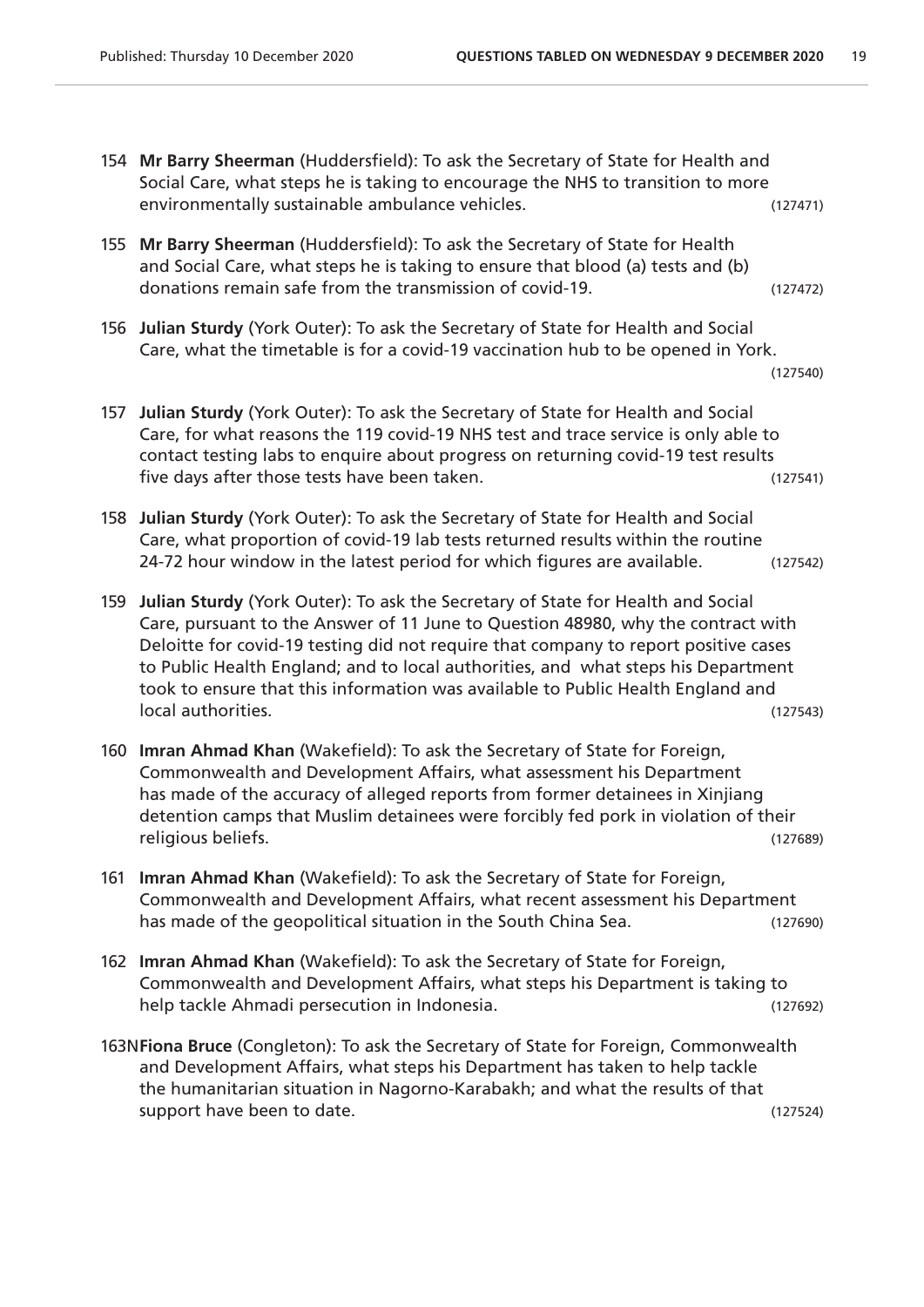164N**Fiona Bruce** (Congleton): To ask the Secretary of State for Foreign, Commonwealth and Development Affairs, what steps have been taken to allocate funding to tackle the humanitarian situation in Nagorno-Karabakh from the £1 million he announced in October 2020 for the International Committee of the Red Cross. (127525)

- 165N**Fiona Bruce** (Congleton): To ask the Secretary of State for Foreign, Commonwealth and Development Affairs, what practical steps his Department has taken to secure the release of Armenians held as prisoners of war after the ceasefire in Nagorno-Karabakh. (127526)
- 166N**Fiona Bruce** (Congleton): To ask the Secretary of State for Foreign, Commonwealth and Development Affairs, what steps his Department is taking to help hold perpetrators to account for atrocities committed by Azerbaijanis (a) during and (b) after the conflict in Nagorno-Karabakh. (127527)
- 167N**Wayne David** (Caerphilly): To ask the Secretary of State for Foreign, Commonwealth and Development Affairs, pursuant to the Answer of 20 October 2020 to Question 106364 and the Answer of 17 November 2020 to Question 114083 and with reference to the CPS response of 19 November 2020 to the Freedom of Information Request reference 9433 that state that the CPS made applications to the Integrated Activity Fund/Gulf Strategy Fund in financial years 2018-19 and 2020-21, for what reason that information was not disclosed in the Answers to those Questions. (127488)
- 168N**Wayne David** (Caerphilly): To ask the Secretary of State for Foreign, Commonwealth and Development Affairs, which countries the UK does not have any direct representation (a) through an embassy and (b) consulate office. (127489)
- 169N**Wayne David** (Caerphilly): To ask the Secretary of State for Foreign, Commonwealth and Development Affairs, what steps his Department is taking to help ensure that Palestinian Authority teaching programmes in receipt of support from UK development spending promote common values of peace, freedom, tolerance and non-discrimination. (127490)
- 170N**Wayne David** (Caerphilly): To ask the Secretary of State for Foreign, Commonwealth and Development Affairs, if he will take steps to help ensure that the Georg Eckert Institute review of Palestinian textbooks includes an assessment of compliance with UNESCO-derived standards of peace and tolerance in education. (127491)
- 171 **Paul Girvan** (South Antrim): To ask the Secretary of State for Foreign, Commonwealth and Development Affairs, what progress has been made on bring forward proposals to introduce Magnitsky-style laws to punish supporters of human rights violations in China. (127623)
- 172 **Paul Girvan** (South Antrim): To ask the Secretary of State for Foreign, Commonwealth and Development Affairs, what steps his Department is taking to completely end UK aid to China. (127624)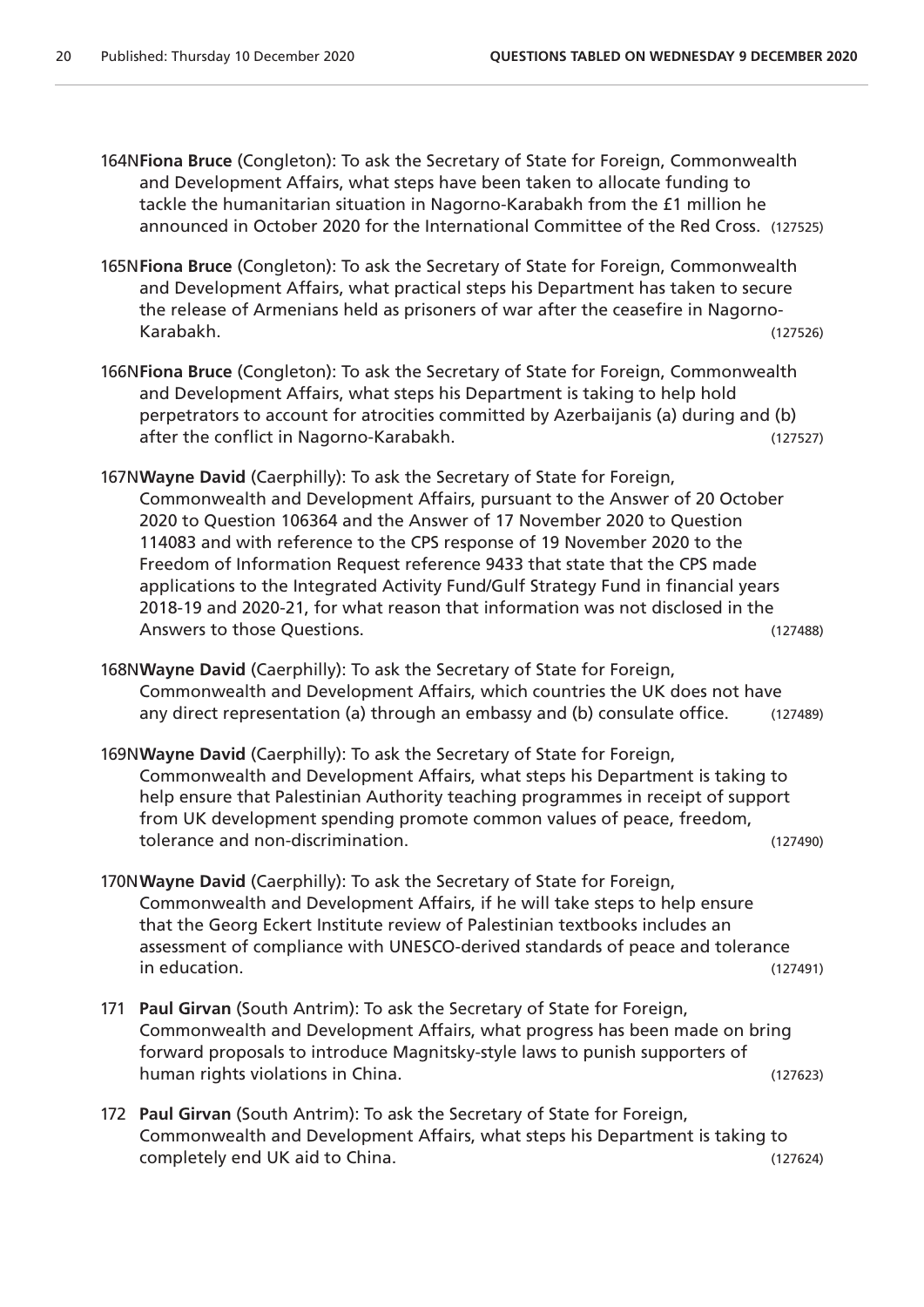|     | 173 Paul Girvan (South Antrim): To ask the Secretary of State for Foreign,<br>Commonwealth and Development Affairs, whether the Government supports<br>the Republic of China (Taiwan) becoming a full member of World Health                                                                                                                                                                                                                                                                                                         |          |
|-----|--------------------------------------------------------------------------------------------------------------------------------------------------------------------------------------------------------------------------------------------------------------------------------------------------------------------------------------------------------------------------------------------------------------------------------------------------------------------------------------------------------------------------------------|----------|
|     | Organisation.                                                                                                                                                                                                                                                                                                                                                                                                                                                                                                                        | (127625) |
|     | 174 Paul Girvan (South Antrim): To ask the Secretary of State for Foreign,<br>Commonwealth and Development Affairs, what steps he is taking to ensure that<br>British Nationals Overseas in Hong Kong can contact the British Consulate General<br>in Hong Kong in the safest manner with reduced fear of oppression by the<br><b>Chinese Government.</b>                                                                                                                                                                            | (127626) |
|     | 175N Afzal Khan (Manchester, Gorton): To ask the Secretary of State for Foreign,<br>Commonwealth and Development Affairs, what assessment he has made of the<br>implications for his policies of the recent leak of a prisoner list from a Chinese<br>internment camp showing how authorities in Xinjiang target Muslim minorities<br>for detention.                                                                                                                                                                                 | (127643) |
|     | 176N Afzal Khan (Manchester, Gorton): To ask the Secretary of State for Foreign,<br>Commonwealth and Development Affairs, what recent representations he has<br>made to his Indian counterpart on the humanitarian situation in Kashmir.                                                                                                                                                                                                                                                                                             | (127644) |
|     | 177NAfzal Khan (Manchester, Gorton): To ask the Secretary of State for Foreign,<br>Commonwealth and Development Affairs, what recent representations he has<br>made to his Bangladeshi counterpart on the decision by the Government of<br>Bangladesh to relocate Rohingya refugees to Bhasan Char island.                                                                                                                                                                                                                           | (127645) |
|     | 178N Kenny MacAskill (East Lothian): To ask the Secretary of State for Foreign,<br>Commonwealth and Development Affairs, what assessment he has made of<br>his Department's role in the delivery of the (a) Serious and Organised Crime<br>Strategy (2018) and (b) Drugs Strategy (2017) in the context of the merger of the<br>Department for International Development with his Department.                                                                                                                                        | (127675) |
|     | 179N Matthew Pennycook (Greenwich and Woolwich): To ask the Secretary of State for<br>Foreign, Commonwealth and Development Affairs, with reference to the 2020<br>Nagorno-Karabakh ceasefire agreement signed by the President of Azerbaijan,<br>the Prime Minister of Armenia and the President of the Russian Federation on<br>10 November 2020, what steps the Government is taking to help ensure that the<br>exchange of prisoners of war, hostages and other detainees, and the remains of<br>the fatalities, is carried out. | (127601) |
| 180 | Andrew Rosindell (Romford): To ask the Secretary of State for Foreign,<br>Commonwealth and Development Affairs, what discussions he has had with his<br>Azerbaijani counterpart on reported human rights abuses against Armenian<br>prisoners of war being held as a result of the recent conflict over Nagorno-                                                                                                                                                                                                                     |          |

Karabakh. (127492)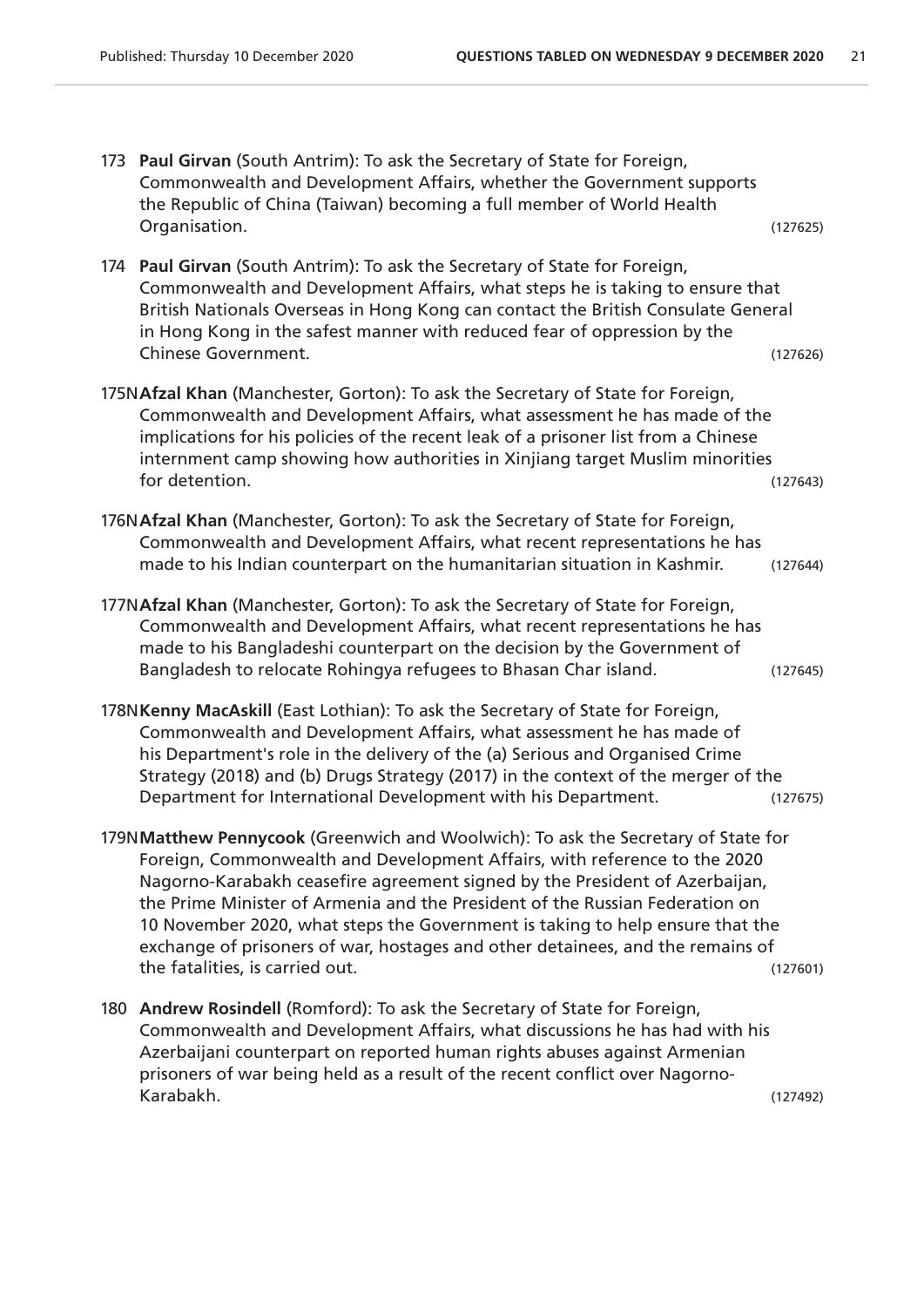- 181 **Gareth Thomas** (Harrow West): To ask the Secretary of State for Foreign, Commonwealth and Development Affairs, if he will take steps to build the capacity of trade unions and civil society groups in developing countries to engage in trade negotiations; and if he will make a statement. (127459)
- 182 **Dr Philippa Whitford** (Central Ayrshire): To ask the Secretary of State for Foreign, Commonwealth and Development Office, pursuant to the Answer of 8 December 2020 to Question 124769 and with reference to the cessation of polymerase chain reaction covid-19 testing in Gaza on 6 December 2020, what steps his Department is taking to help support (a) testing and (b) control of covid-19 in the Gaza Strip.

- 183 **Paul Blomfield** (Sheffield Central): To ask the Secretary of State for the Home Department, what the average time is for the Home Office Employers Checking Service to respond to requests by employers for confirmation of an employee's eligibility to work. (127533)
- 184 **Daisy Cooper** (St Albans): To ask the Secretary of State for the Home Department, when she plans to publish her Department's paper on group-based child sexual exploitation. (127665)
- 185 **Daisy Cooper** (St Albans): To ask the Secretary of State for the Home Department, whether she has established an external reference group of experts to review the Government's research on group-based child sexual exploitation. (127666)
- 186 **Daisy Cooper** (St Albans): To ask the Secretary of State for the Home Department, on what date she plans to publish the child sexual abuse strategy. (127667)
- 187 **Neil Coyle** (Bermondsey and Old Southwark): To ask the Secretary of State for the Home Department, pursuant to the oral Answer of the Parliamentary Under-Secretary of 18 November 2020, Official Report, column 198WH, on the Government's reasons for restricting permission to work for asylum seekers, whether her Department has made an assessment of a pull factor that would arise from changing the labour market rules for asylum seekers. (127570)
- 188 **Neil Coyle** (Bermondsey and Old Southwark): To ask the Secretary of State for the Home Department, with reference to The Response to the Windrush Lessons Learned Review: A Comprehensive Improvement Plan, what the estimated completion date is for the initial analysis of data and evidence on the compliant environment. (127571)
- 189N**Alex Davies-Jones** (Pontypridd): To ask the Secretary of State for the Home Department, how many asylum decision maker posts are currently vacant. (127697)
- 190N**Preet Kaur Gill** (Birmingham, Edgbaston): To ask the Secretary of State for the Home Department, whether equivalent agreements will be in place by 1 January 2021 to replace the current agreements for the exchange of information between UK police forces and other EU countries on criminals and terrorists. (127612)

<sup>(127574)</sup>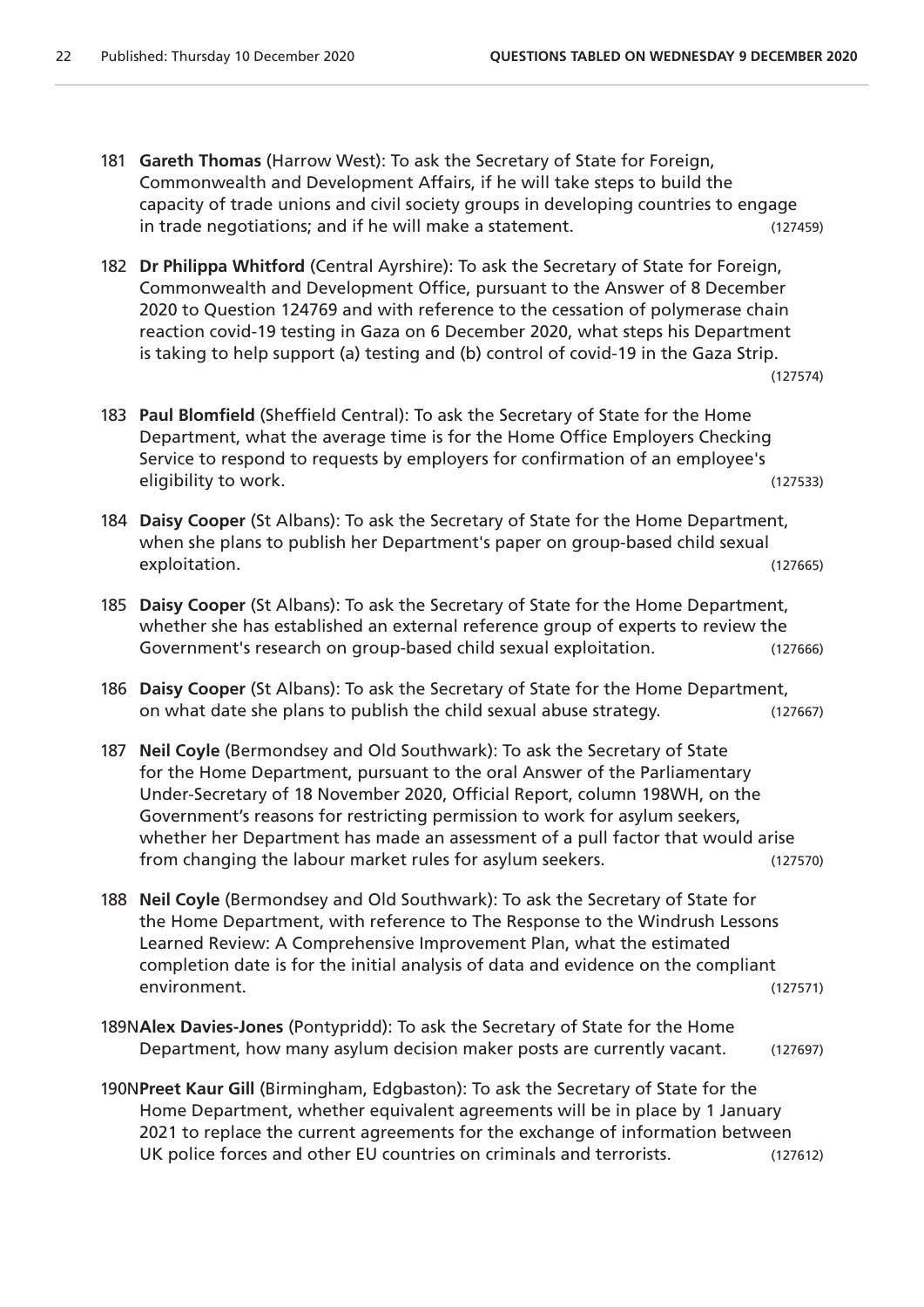|     | 191NAfzal Khan (Manchester, Gorton): To ask the Secretary of State for the Home<br>Department, what steps her Department plans to take to resolve highly skilled<br>migrants' cases where a (a) minded to refuse letter and (b) right of appeal given<br>in relation indefinite leave to remain applications have not been received.                                                     | (127642) |  |  |
|-----|------------------------------------------------------------------------------------------------------------------------------------------------------------------------------------------------------------------------------------------------------------------------------------------------------------------------------------------------------------------------------------------|----------|--|--|
| 192 | Mr Barry Sheerman (Huddersfield): To ask the Secretary of State for the Home<br>Department, what proportion of vehicles used by police forces in England are (a)<br>electric and (b) other alternatively fuelled vehicles.                                                                                                                                                               | (127476) |  |  |
|     | 193N Andrea Leadsom (South Northamptonshire): To ask the hon. Member for Perth<br>and North Perthshire, representing the House of Commons Commission, what<br>progress has been made on the installation of a lift inside Elizabeth Tower.                                                                                                                                               | (127545) |  |  |
| 194 | Imran Ahmad Khan (Wakefield): To ask the Secretary of State for Defence, how<br>many members of the armed forces were dismissed for drug usage in 2020.                                                                                                                                                                                                                                  | (127691) |  |  |
|     | 195 Imran Ahmad Khan (Wakefield): To ask the Secretary of State for Defence, what<br>steps his Department is taking to ensure that British armed forces personnel<br>residing in the UK receive a covid-19 vaccine as quickly as possible.                                                                                                                                               | (127693) |  |  |
| 196 | Imran Ahmad Khan (Wakefield): To ask the Secretary of State for Defence, what<br>steps his Department is taking to ensure that British armed forces personnel<br>serving overseas will receive a covid-19 vaccination as quickly as possible.                                                                                                                                            | (127694) |  |  |
| 197 | Martin Docherty-Hughes (West Dunbartonshire): To ask the Secretary of State<br>for Defence, what risk assessment his Department has made of the effect on<br>(a) industrial relations and (b) matters of operational safety of the revised<br>procurement process for facilities management at HMNB Clyde under the Future<br>Maritime Support programme.                                | (127572) |  |  |
|     | 198 Martin Docherty-Hughes (West Dunbartonshire): To ask the Secretary of State<br>for Defence, what assessment he has made of the potential merits of requiring<br>all successful bidders across HMNB Clyde for facilities management contracts<br>under the Future Maritime Support Programme to maintain a single collective<br>bargaining unit for purposes of industrial relations. | (127573) |  |  |
|     | 199 Chris Elmore (Ogmore): To ask the Secretary of State for Defence, when veterans<br>who left service more than 2 years ago are planned to receive their Veteran ID<br>card.                                                                                                                                                                                                           | (127607) |  |  |
|     | 200 Peter Gibson (Darlington): To ask the Secretary of State for Defence, what steps<br>his Department is taking to help Commonwealth veterans immigrate to the UK<br>upon discharge.                                                                                                                                                                                                    | (127660) |  |  |
|     | 201 Afzal Khan (Manchester, Gorton): To ask the Secretary of State for Defence, what<br>investigations have been conducted by his Department with regard to information<br>leaks over the Overseas Operations Bill.                                                                                                                                                                      | (127639) |  |  |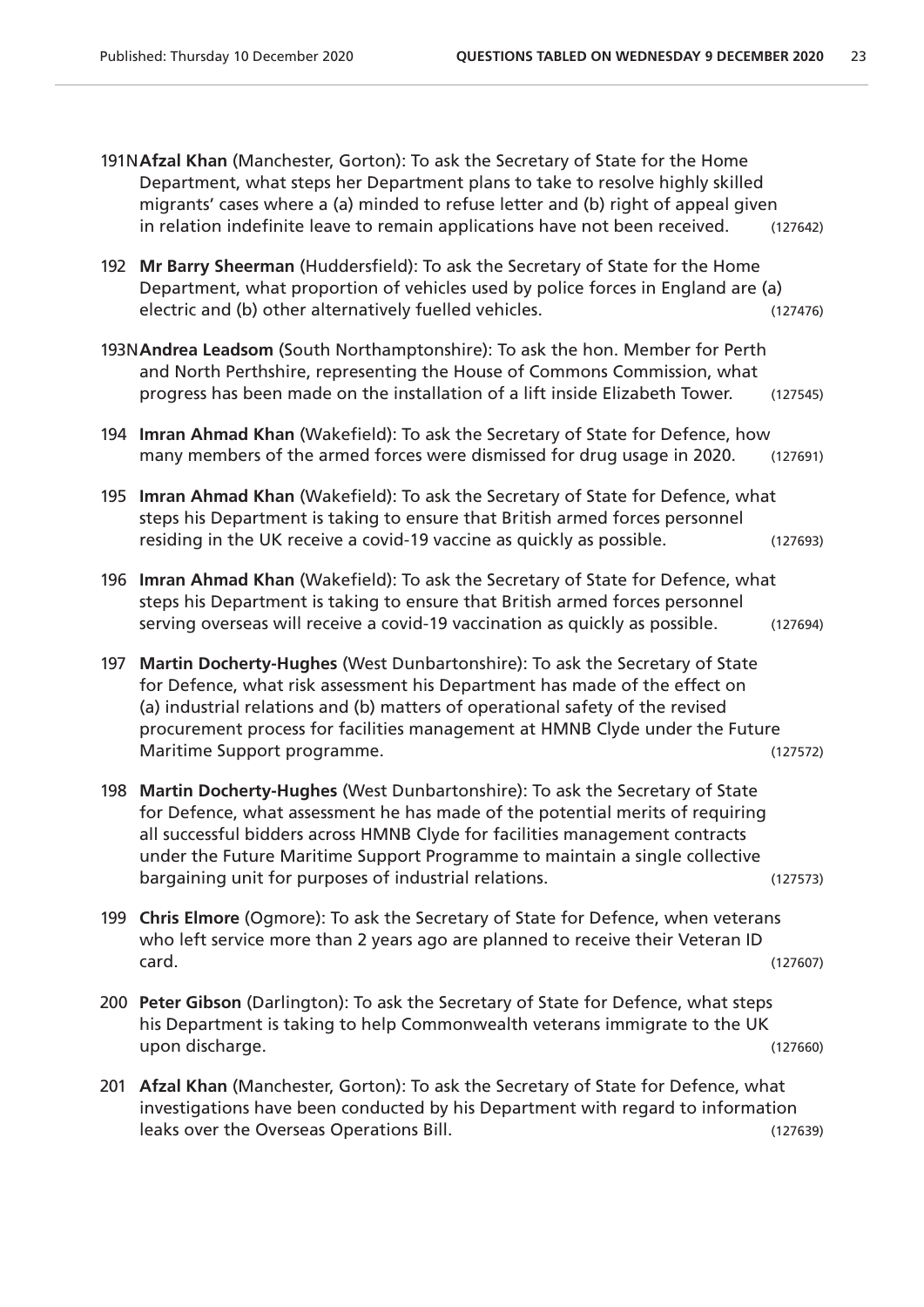- 202 **Afzal Khan** (Manchester, Gorton): To ask the Secretary of State for Defence, what steps his Department plans to take in response to reports of information leaks on the Overseas Operations Bill. (127640)
- 203 **Afzal Khan** (Manchester, Gorton): To ask the Secretary of State for Defence, what meetings he has had with the Minister for Defence People and Veterans with regard to reports of leaked information on the Overseas Operations Bill. (127641)
- 204 **Nicola Richards** (West Bromwich East): To ask the Secretary of State for Defence, what support his Department is providing to armed forces personnel who have been discharged from service during the covid-19 pandemic. (127702)
- 205N**Mike Amesbury** (Weaver Vale): To ask the Secretary of State for Housing, Communities and Local Government, what steps his Department has taken as a result of the consultation on the technical review of Approved Document B of the building regulations. (127634)
- 206 **Mr David Davis** (Haltemprice and Howden): To ask the Secretary of State for Housing, Communities and Local Government, what assessment he has made of the potential merits of bringing forward legislative proposals to criminalise the behaviour of developers who (a) falsify information and (b) are dishonest about their compliance with fire safety standards. (127466)
- 207 **Caroline Lucas** (Brighton, Pavilion): To ask the Secretary of State for Housing, Communities and Local Government, what assessment he has made of the potential merits of facilitating biodiversity net gain on a non-mandatory basis for projects progressed through the Nationally Significant Infrastructure Project regime. (127522)
- 208 **Stephen Morgan** (Portsmouth South): To ask the Secretary of State for Housing, Communities and Local Government, when he plans to make a decision on the application to the Building Safety Fund in respect of the three buildings at Eastside Plaza, PO1. (127629)
- 209 **Stephen Morgan** (Portsmouth South): To ask the Secretary of State for Housing, Communities and Local Government, when he plans to make a decision on the application to the Building Safety Fund in respect of the three buildings at Admiralty Quarter, PO1. The contract of the contract of the contract of the contract of the contract of the contract of the contract of the contract of the contract of the contract of the contract of the contract of the co
- 210N**Alex Norris** (Nottingham North): To ask the Secretary of State for Housing, Communities and Local Government, what assessment he has made on the effect of the covid-19 outbreak on local authority ability to spend right-to-buy replacement funds. (127627)
- 211N**Alex Norris** (Nottingham North): To ask the Secretary of State for Housing, Communities and Local Government, what assessment he has made of the potential merits of extending the time for local authorities to spend right-to-buy replacement funds from 3.25 years to five years. (127628)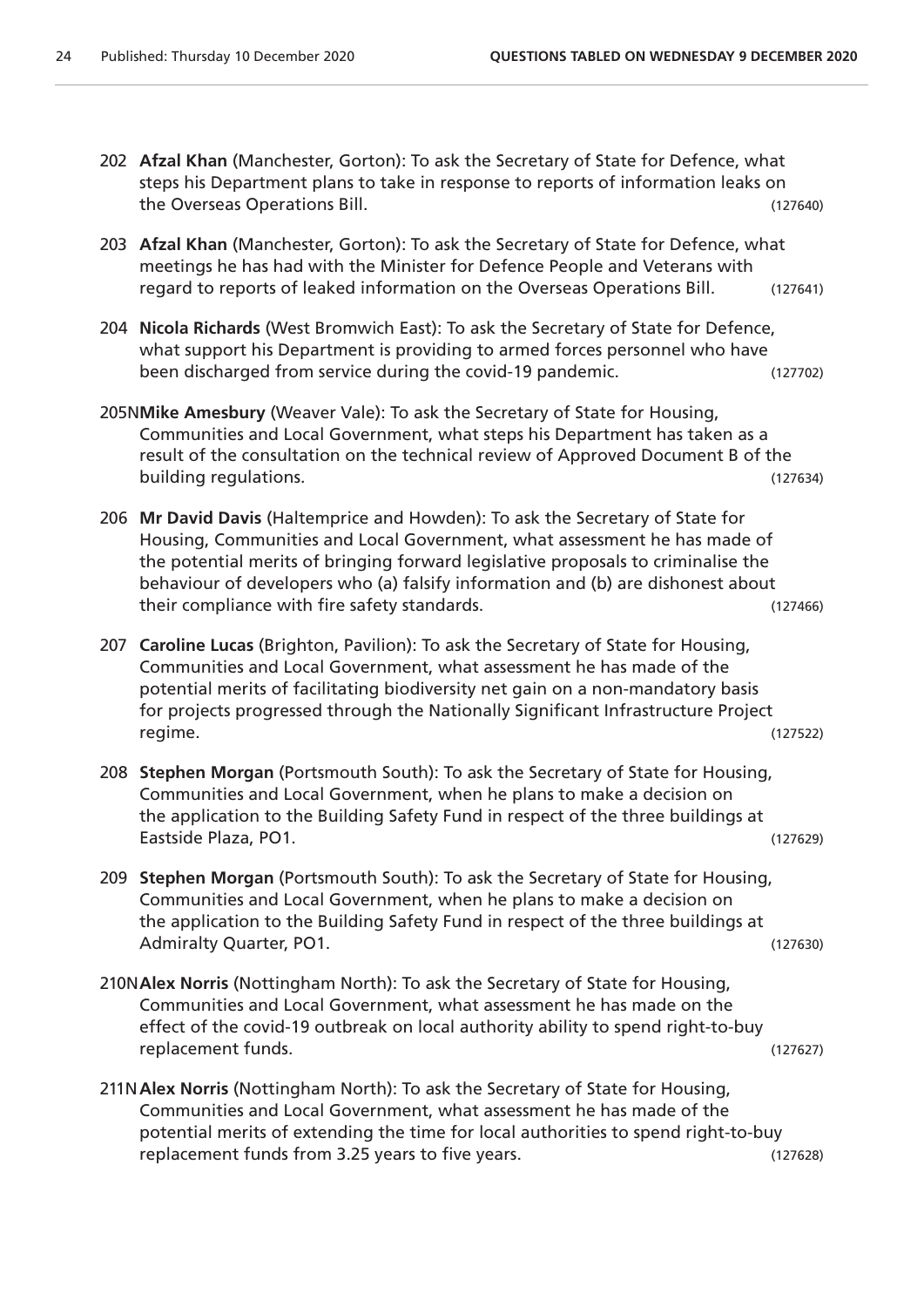- 212N**Sarah Olney** (Richmond Park): To ask the Secretary of State for Housing, Communities and Local Government, what assessment he has made of the potential merits of bringing forward proposals for primary legislation to require (a) letting agents and (b) online property platforms to only advertise and let domestic properties that are compliant with private rented sector regulations. (127609)
- 213 **Luke Pollard** (Plymouth, Sutton and Devonport): To ask the Secretary of State for Housing, Communities and Local Government, what assessment he has made of the potential merits of extending the three-month expiry date on the Green House Grant scheme vouchers. (127648)
- 214 **Luke Pollard** (Plymouth, Sutton and Devonport): To ask the Secretary of State for Housing, Communities and Local Government, what plans he has to introduce legislative proposals to require the installation to help meet the target for all households to have smart meters by June 2021. (127649)
- 215 **Andrew Rosindell** (Romford): To ask the Secretary of State for Housing, Communities and Local Government, if his Department will make an assessment of the efficacy of the rules on permitted development in respect of loft conversions to ensure that such conversions which overlook other properties do not infringe on rights to privacy. (127494)
- 216 **Mr Barry Sheerman** (Huddersfield): To ask the Secretary of State for Housing, Communities and Local Government, what steps he is taking to (a) incentivise and (b) encourage local authorities to transition to low-emission refuse collection vehicles in order to protect refuse workers from high levels of air pollution. (127474)
- 217 **Imran Ahmad Khan** (Wakefield): To ask the Secretary of State for Justice, what the cost per prisoner was of operating HMP Wakefield in (a) the 2019-20 financial year and (b) the 2020 financial year to date. (127695)
- 218 **Ms Lyn Brown** (West Ham): To ask the Secretary of State for Justice, if he will make an assessment of the implications for his policies of the findings in the report entitled, The impact of Covid-19 on the voluntary sector in criminal justice, published by Clinks on 7 December 2020. (127513)
- 219N**Alex Davies-Jones** (Pontypridd): To ask the Secretary of State for Justice, how many employment claims were waiting to be heard by a tribunal in each quarter since 2017. (127698)
- 220N**Rosie Duffield** (Canterbury): To ask the Secretary of State for Justice, what plans his Department has to increase county court capacity in Kent. (127616)
- 221 **Kerry McCarthy** (Bristol East): To ask the Secretary of State for Justice, with reference to any published criteria or guidance including, but not limited to, the Administrative Court Judicial Review Guide 2020 and Practice Direction 54E (Planning Court Claims), what the process is for the allocation of cases identified as Aarhus Convention claims in Form N461 to judges in the Planning and Administrative Courts; and if he will make a statement. (127495)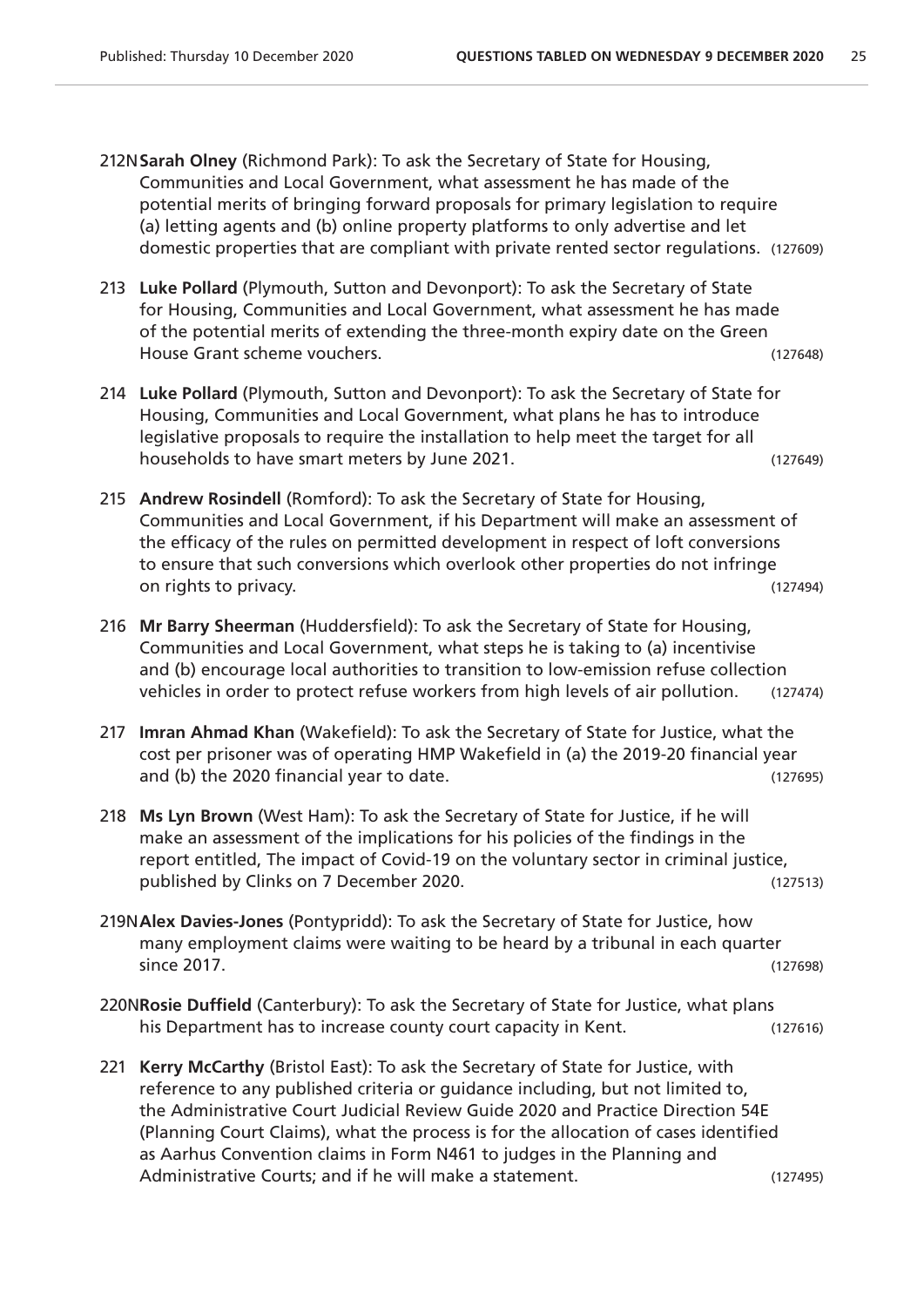222N**Kerry McCarthy** (Bristol East): To ask the Secretary of State for Justice, if he will provide a list of case citations for cases identified as Aarhus Convention claims in Form N461 that were the subject of a hearing in the Planning Court from 1 January 2017 to date. (127496)

- 223N**Kerry McCarthy** (Bristol East): To ask the Secretary of State for Justice, if he will set out the (a) presiding judge(s) and (b) outcome of each hearing in the Planning Court on a case identified as an Aarhus Convention claim in Form N461 from 1 January 2017 to date. (127497)
- 224N**Kerry McCarthy** (Bristol East): To ask the Secretary of State for Justice, what proportion of applications for (a) judicial review and (b) judicial review involving environmental claims have succeeded at final hearing in each year since the Criminal Justice and Courts Act 2015 came into force. (127498)
- 225 **Christian Wakeford** (Bury South): To ask the Secretary of State for Justice, what data his Department collects on the practice of (a) handcuffing and (b) restraining children in the criminal justice system. (127704)
- 226 **Sir Alan Campbell** (Tynemouth): To ask the Prime Minister, what plans the Government has to enable key workers who will be working over Christmas to take the five day easing of covid-19 restrictions period earlier than 23 December.

```
(127487)
```
- 227N**Alex Davies-Jones** (Pontypridd): To ask the Prime Minister, what recent assessment he has made of the potential merits of creating a Ministerial portfolio with responsibility for protections for future generations; and if he will make a statement. (127696)
- 228 **Darren Jones** (Bristol North West): To ask the Prime Minister, with reference to the letter on Climate Assembly UK he received from six select committee Chairs dated 10 September 2020, whether he plans to publish a response before Christmas 2020 to the recommendations of Climate Assembly UK's report entitled, The Path to Net Zero, published on 10 September 2020. (127619)
- 229 **Mhairi Black** (Paisley and Renfrewshire South): To ask the Chancellor of the Exchequer, what the planned budget is of the (a) Office of the Secretary of State for Scotland, (b) Union Unit and (c) Union Taskforce for 2021-22. (127587)
- 230N**Bambos Charalambous** (Enfield, Southgate): To ask the Chancellor of the Exchequer, what safeguards are in place to ensure that payments made to employers under the Coronavirus Job Retention Scheme for (a) salary and (b) pension contributions are administered to employees. (127613)
- 231N**Bambos Charalambous** (Enfield, Southgate): To ask the Chancellor of the Exchequer, what enforcement powers HMRC have used to ensure that employees receive payment from their employers under the Coronavirus Job Retention Scheme. (127614)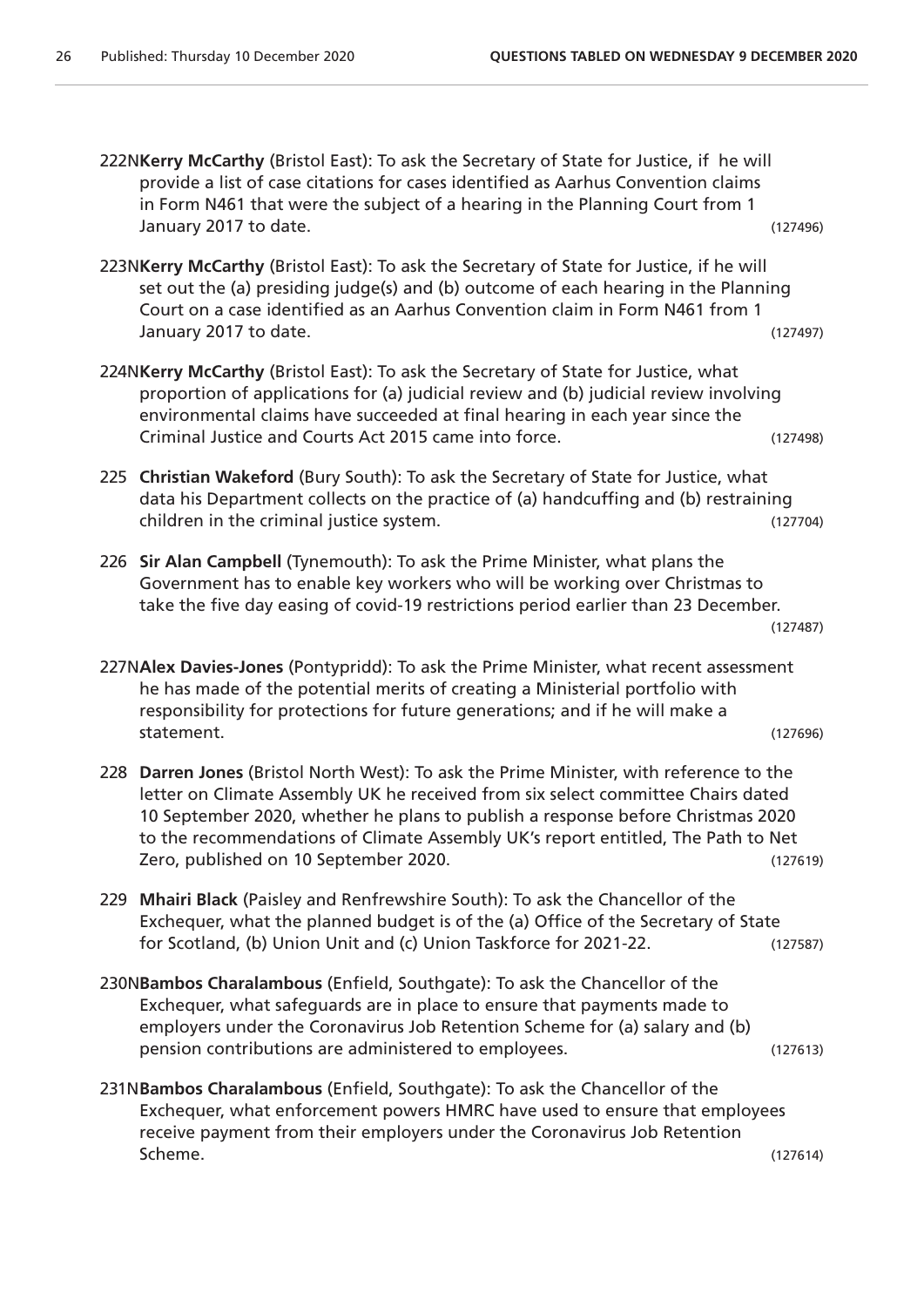- 232N**Bambos Charalambous** (Enfield, Southgate): To ask the Chancellor of the Exchequer, what assessment he has made of the effect of the furlough scheme on workers living with disabilities. The contract of the contract of the contract of the contract of the contract of the contract of the contract of the contract of the contract of the contract of the contract of the contract
- 233N**Marion Fellows** (Motherwell and Wishaw): To ask the Chancellor of the Exchequer, if his Department will provide dispensation to people seeking insurance to travel to restricted countries on compassionate grounds during the covid-19 pandemic. [Transferred] (126913)
- 234 **Sir Mark Hendrick** (Preston): To ask the Chancellor of the Exchequer, what long term support he plans to make available to women who leave the workforce to (a) have children and (b) carry out other caring duties. (127479)
- 235 **Sir Mark Hendrick** (Preston): To ask the Chancellor of the Exchequer, what steps he is taking to ensure that employees on the Self-Employment Income Support Scheme are paid the national minimum wage. (127481)
- 236 **Sir Mark Hendrick** (Preston): To ask the Chancellor of the Exchequer, if he will make an assessment of the potential merits of providing support to newly selfemployed individuals who have been ineligible for covid-19 support to date. (127482)
- 237 **Sir Mark Hendrick** (Preston): To ask the Chancellor of the Exchequer, what fiscal steps he plans to take to help protect high streets from online competition during the covid-19 outbreak. (127486)
- 238N**Dr Rupa Huq** (Ealing Central and Acton): To ask the Chancellor of the Exchequer, what additional financial support his Department plans to provide to wet-led pubs affected by covid-19 tier restrictions. (127599)
- 239 **Darren Jones** (Bristol North West): To ask the Chancellor of the Exchequer, whether he has plans in place to support sellers who miss the deadline for stamp duty relief as a result of buyers unexpectedly withdrawing from a property transaction. (127618)
- 240N**Mike Kane** (Wythenshawe and Sale East): To ask the Chancellor of the Exchequer, whether he plans to introduce a duty on aviation turbine fuel sold in the UK after the end of the transition period. The same state of the transition period.
- 241N**Ian Lavery** (Wansbeck): To ask the Chancellor of the Exchequer, pursuant to the Answer of 23 November 2020 to Question 115670 on Offshore Industry and Shipping: Coronavirus, what recent estimate he has made of the number of employees aged (a) 16-24 and (b) 25 years or over that have benefited to date from the Job Retention Bonus payment introduced in the Plan for Jobs; and how many employers have received that payment in each industry. (127562)
- 242N**Conor McGinn** (St Helens North): To ask the Chancellor of the Exchequer, how many employees in (a) St Helens Borough Council, (b) St Helens CCG, (c) St Helens and Knowsley Teaching Hospitals NHS Trust, (d) Merseytravel, (e) Merseyside Police